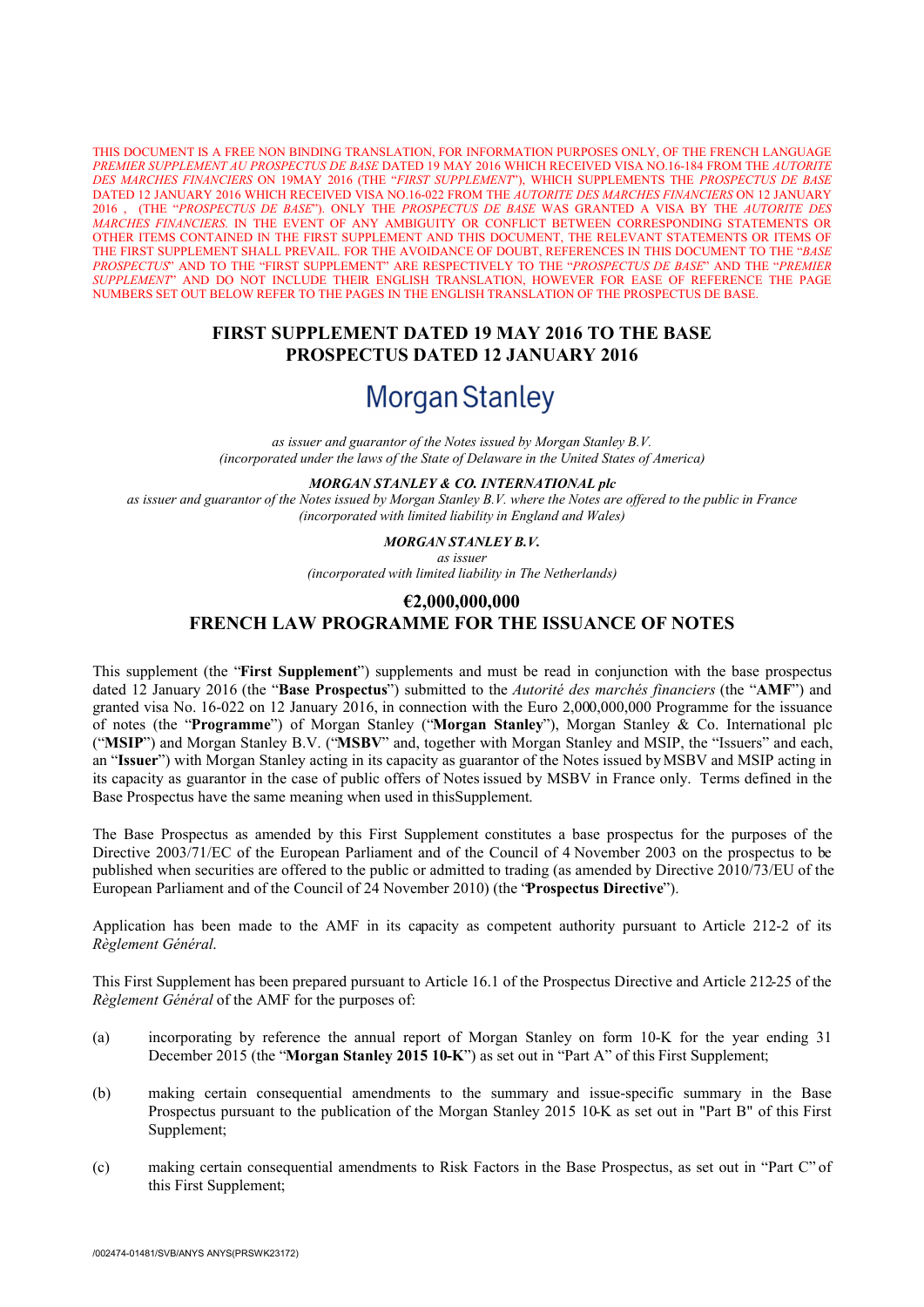- (d) making certain consequential amendments to description of Morgan Stanley in the Base Prospectus, as set out in "Part D" of this First Supplement; and
- (e) in respect of further issuances only under the Base Prospectus, making amendments to the General Information section in the Base Prospectus, as set out in "Part E" of this First Supplement.

This First Supplement must be read and interpreted in conjunction with the Morgan Stanley 2015 10-K (in the English language), which has been previously filed with the AMF. The Morgan Stanley 2015 10-K is incorporated by reference into and shall be deemed to form part of this First Supplement.

A copy of this First Supplement shall be available on the websites (i) of the AMF ([www.amf-france.org](http://www.amf-france.org/)) and (ii) the Issuers (www.morganstanleyiq.eu) and copies will be available in physical or electronic form, during usual business hours on any weekday, for inspection at the principal executive offices of Morgan Stanley, the registered offices of MSIP and MSBV and at the specified offices of the Paying Agents.

The Morgan Stanley 2015 10-K incorporated by reference in this First Supplement to the Base Prospectus (i) is available on the website of the Guarantor ([www.morganstanley.com](http://www.morganstanley.com/)) and (ii) may be obtained, without charge on request, during normal business days and hours, at the principal executive offices of Morgan Stanley and the registered offices of MSIP and MSBV and at the specified offices of the Paying Agents.

In accordance with Article 16.2 of the Prospectus Directive and Article 212-25 II of the *Règlement Général* of the AMF, investors who have agreed to purchase or subscribe for Notes before this First Supplement is published have the right, no later than 23 May 2016, to withdraw their acceptance.

Save as disclosed in this First Supplement, no new fact, mistake or inaccuracy has occurred or has been observed which is capable of affecting the assessment of the Notes since the publication of the Base Prospectus.

To the extent that there is any inconsistency between any statement in this First Supplement and any statement in or incorporated by reference into the Base Prospectus, the statements of this First Supplement shall prevail.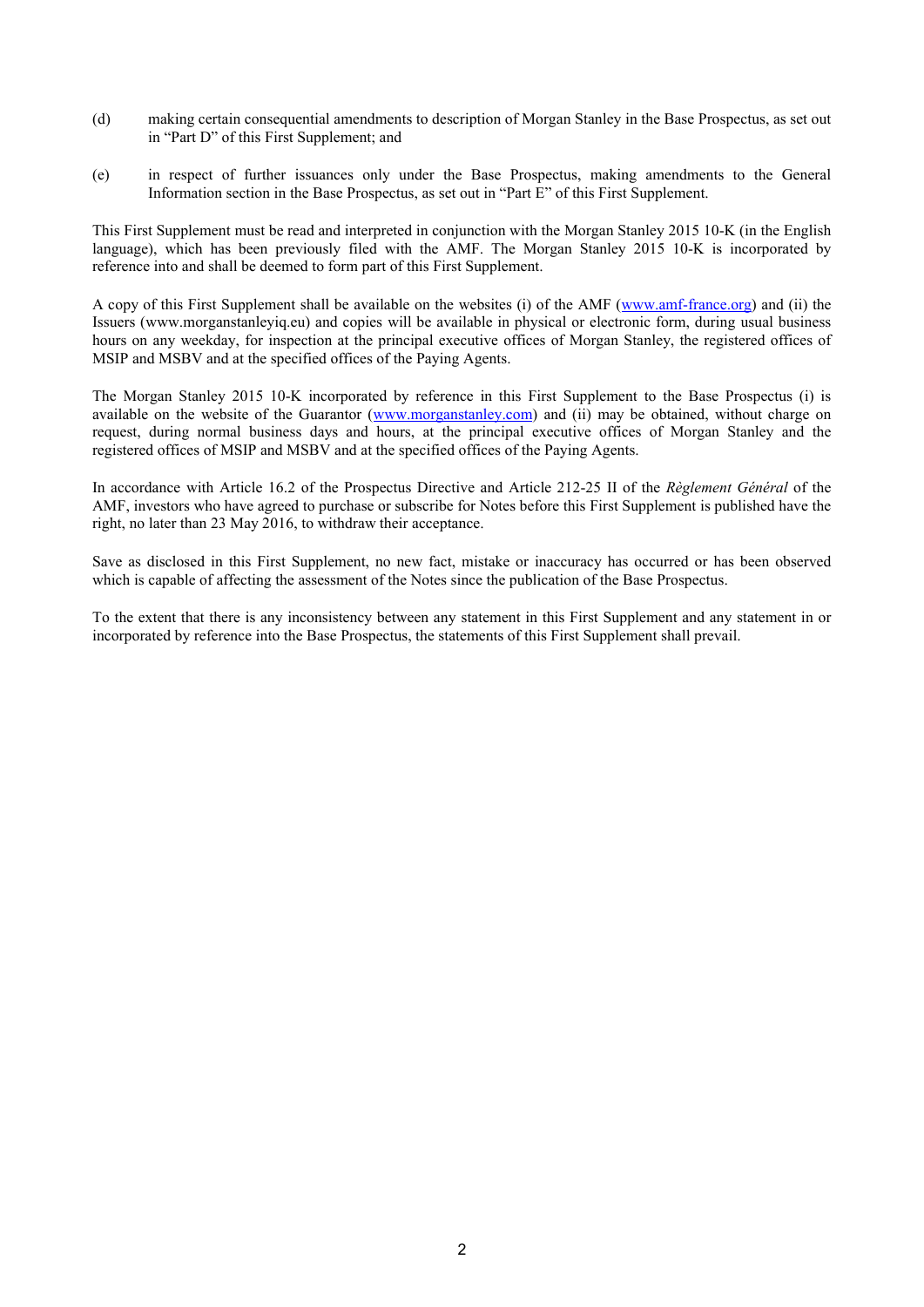| PART B AMENDEMENTS TO THE SUMMARY AND THE ISSUE-SPECIFIC SUMMARY 6        |  |
|---------------------------------------------------------------------------|--|
|                                                                           |  |
| PART D AMENDMENTS TO THE DESCRIPTION OF MORGAN STANLEY  16                |  |
|                                                                           |  |
| PART F RESPONSIBILITY FOR THE FIRST SUPPLEMENT TO THE BASE PROSPECTUS  18 |  |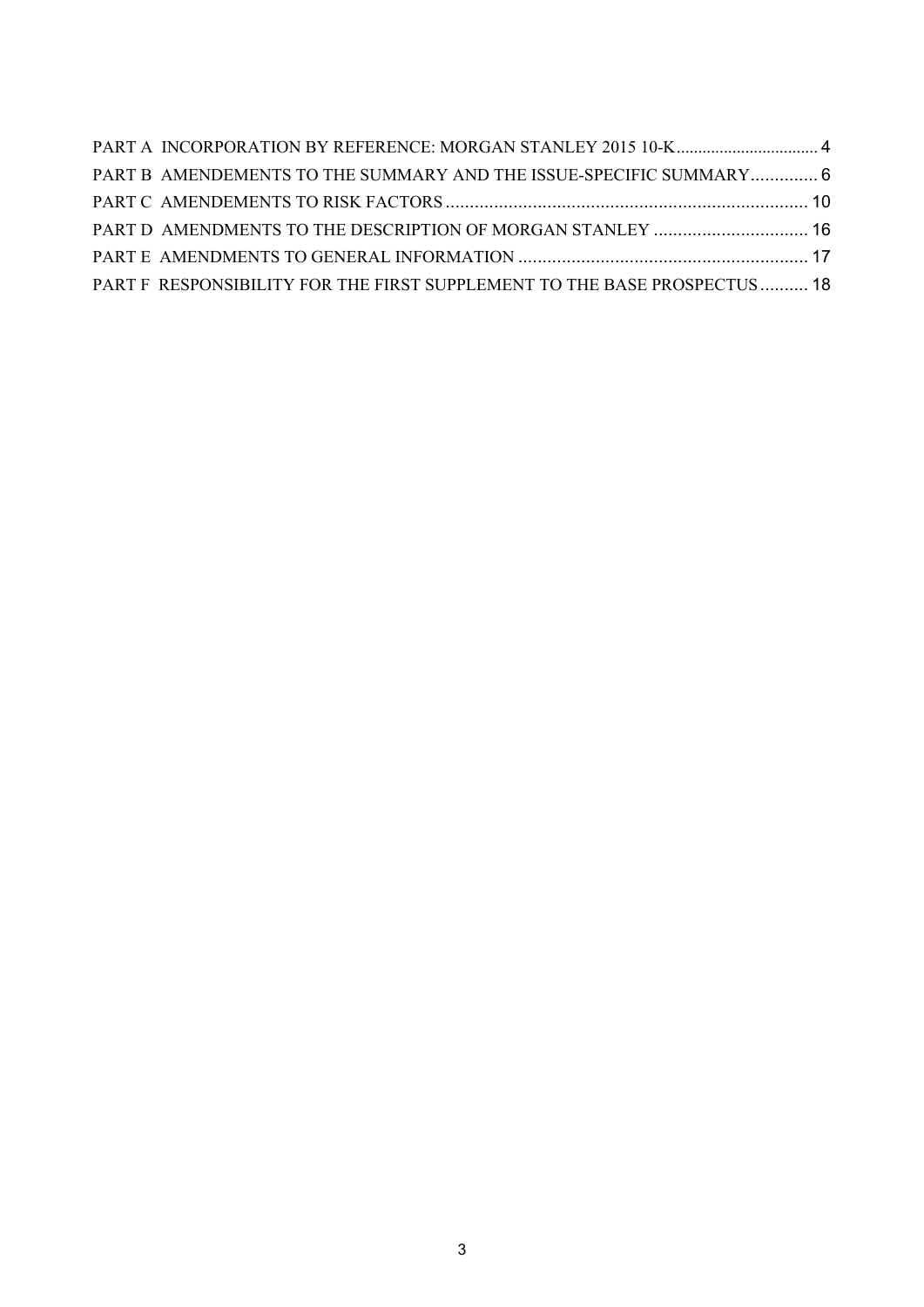# PART A

#### INCORPORATION BY REFERENCE: MORGAN STANLEY 2015 10-K

This First Supplement incorporates by reference the Morgan Stanley 2015 10-K and supplements the section entitled "*Documents incorporated by reference*" contained on pages 58 to 64 of the Base Prospectus.

The information incorporated by reference must be read in conjunction with the cross- reference table below which supplements the table of information incorporated by reference in the section entitled "*Documents incorporated by reference*" of the Base Prospectus.

#### **Table of information incorporated by reference**

| <b>Document filed</b>                                                                      | Information incorporated by reference                                                                                                       | Page          |
|--------------------------------------------------------------------------------------------|---------------------------------------------------------------------------------------------------------------------------------------------|---------------|
| <b>Morgan Stanley Annual Report</b><br>on Form 10-K for the year ended<br>31 December 2015 |                                                                                                                                             |               |
|                                                                                            | <b>Business</b>                                                                                                                             | Pages 1-12    |
|                                                                                            | <b>Risk Factors</b>                                                                                                                         | Pages 13-23   |
|                                                                                            | <b>Unresolved Staff Comments</b>                                                                                                            | Page 23       |
|                                                                                            | Properties                                                                                                                                  | Page 23       |
|                                                                                            | <b>Legal Proceedings</b>                                                                                                                    | Pages 24-32   |
|                                                                                            | Mine Safety Disclosures                                                                                                                     | Page 32       |
|                                                                                            | Market for Registrant's Common Equity, Related Stockholder<br>Matters, Issuer Purchases of Equity Securities and Stock<br>Performance Graph | Pages 33-35   |
|                                                                                            | <b>Selected Financial Data</b>                                                                                                              | Pages 36-37   |
|                                                                                            | Management's Discussion and Analysis of Financial Condition<br>and Results of Operations                                                    | Pages 38-97   |
|                                                                                            | Quantitative and Qualitative Disclosures about Market Risk                                                                                  | Pages 98-120  |
|                                                                                            | Financial Statements and Supplementary Data                                                                                                 | Pages 121-258 |
|                                                                                            | Report of Independent Registered Public Accounting Firm                                                                                     | Page 121      |
|                                                                                            | <b>Consolidated Statements of Income</b>                                                                                                    | Page 122      |
|                                                                                            | Consolidated Statements of Comprehensive Income                                                                                             | Page 123      |
|                                                                                            | Consolidated Statements of Financial Condition                                                                                              | Page 124      |
|                                                                                            | Consolidated Statements of Changes in Total Equity                                                                                          | Page 125      |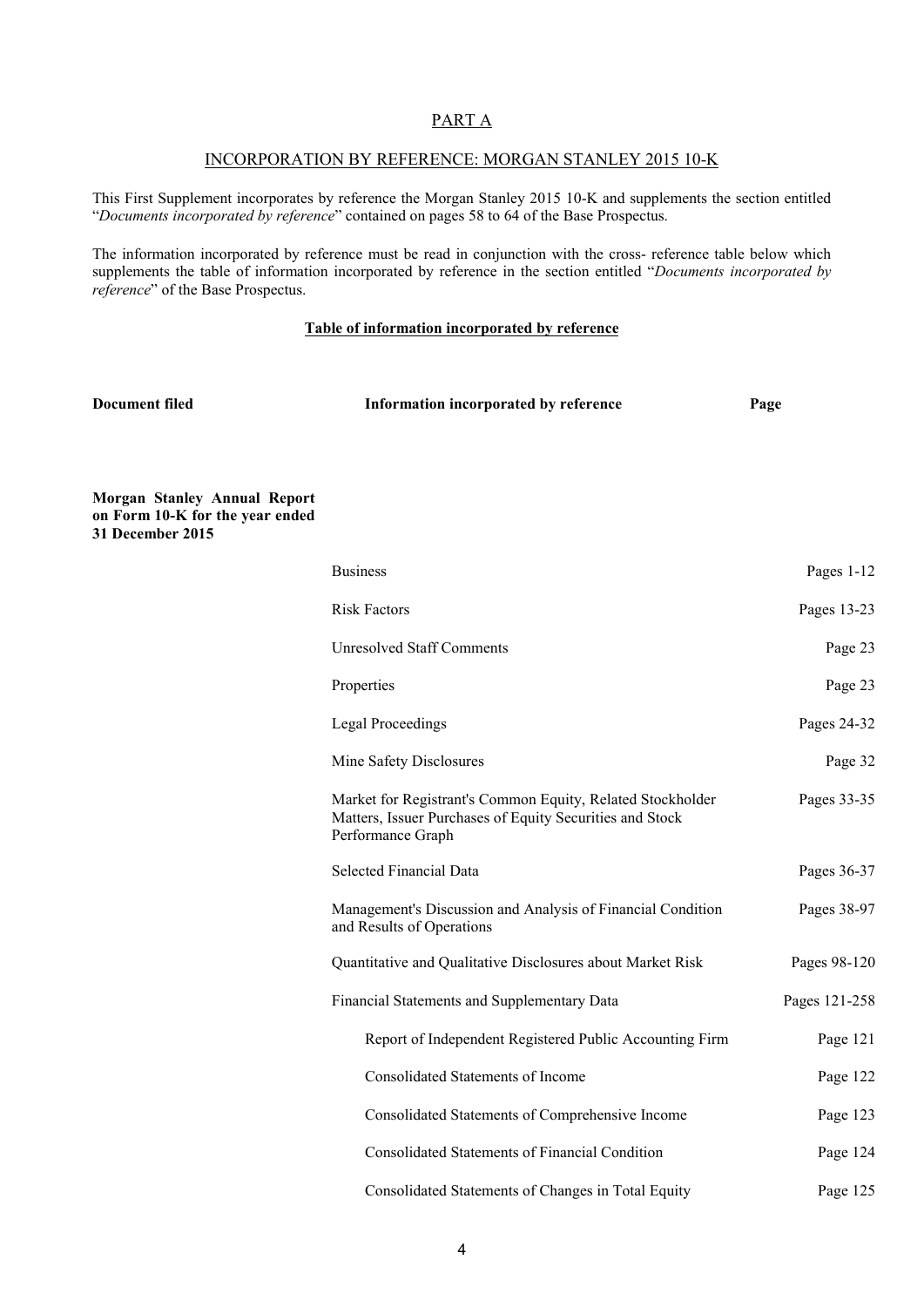| <b>Consolidated Statements of Cash Flows</b>                                                      | Page 126      |
|---------------------------------------------------------------------------------------------------|---------------|
| Notes to Consolidated Financial Statements                                                        | Pages 127-250 |
| Financial Data First Supplement (Unaudited)                                                       | Pages 251-258 |
| Changes in and Disagreements with Accountants on Accounting<br>and Financial Disclosure           | Page 259      |
| Controls and Procedures                                                                           | Pages 259-261 |
| Other Information                                                                                 | Page 261      |
| Directors, Executive Officers and Corporate Governance                                            | Page 262      |
| <b>Executive Compensation</b>                                                                     | Page 262      |
| Security Ownership of Certain Beneficial Owners and<br>Management and Related Stockholder Matters | Page 262      |
| Certain Relationships and Related Transactions, and Director<br>Independence                      | Page 262      |
| Principal Accounting Fees and Services                                                            | Page 262      |
| Exhibits, Financial Statement Schedules                                                           | Page 263      |
| Signatures                                                                                        | $S-1-S-2$     |

This First Supplement expressly does not incorporate by reference the documents and/or information identified in the cross-reference table below and supplements the section entitled "Incorporation by Reference" on pages 58 to 64 of the Base Prospectus.

**Document incorporated by reference Information not incorporated by reference**

#### **Morgan Stanley**

Annual Report on Form 10-K for the year ended 31 December 2015 Exhibits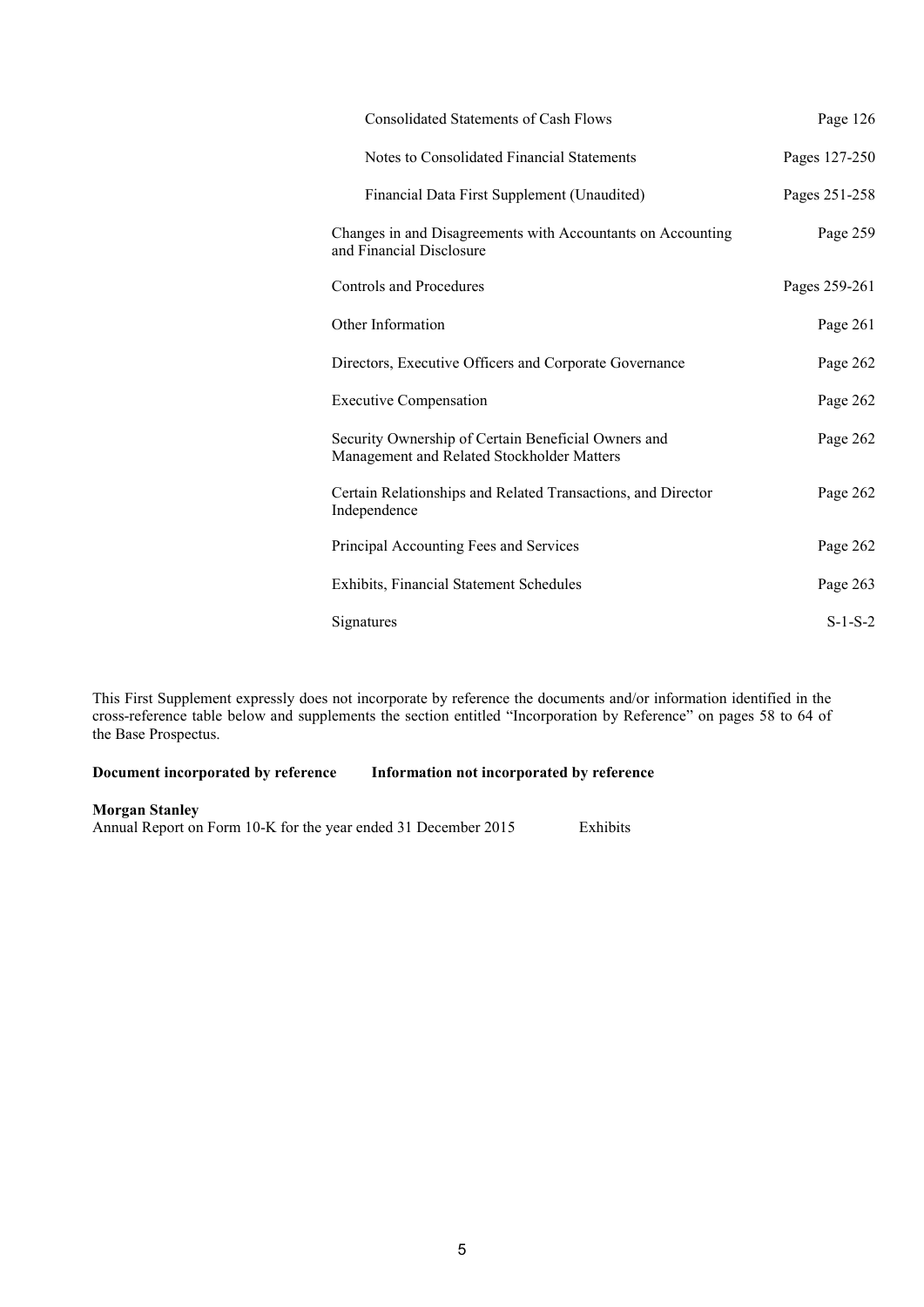## <span id="page-5-0"></span>PART B

#### AMENDEMENTS TO THE SUMMARY AND THE ISSUE-SPECIFIC SUMMARY

## **Sub-Part I – Changes to Element B.12**

The selected key financial information relating to Morgan Stanley at Element B.12 of the summary and the issuespecific summary in the Base Prospectus (set out on pages 11 and 309 of the Base Prospectus) shall be replaced with the information below:

| Selected key financial information relating to Morgan Stanley:                                                                                                                                                                                                                                                            |  |  |
|---------------------------------------------------------------------------------------------------------------------------------------------------------------------------------------------------------------------------------------------------------------------------------------------------------------------------|--|--|
| At 31 December 2015                                                                                                                                                                                                                                                                                                       |  |  |
|                                                                                                                                                                                                                                                                                                                           |  |  |
|                                                                                                                                                                                                                                                                                                                           |  |  |
|                                                                                                                                                                                                                                                                                                                           |  |  |
|                                                                                                                                                                                                                                                                                                                           |  |  |
|                                                                                                                                                                                                                                                                                                                           |  |  |
|                                                                                                                                                                                                                                                                                                                           |  |  |
|                                                                                                                                                                                                                                                                                                                           |  |  |
|                                                                                                                                                                                                                                                                                                                           |  |  |
| There has been no material adverse change in the prospects of Morgan Stanley<br>since 31 December 2015, the date of the latest published annual audited<br>There has been no significant change in the financial or trading position of<br>Morgan Stanley since 31 December 2015, the date of the latest published annual |  |  |
|                                                                                                                                                                                                                                                                                                                           |  |  |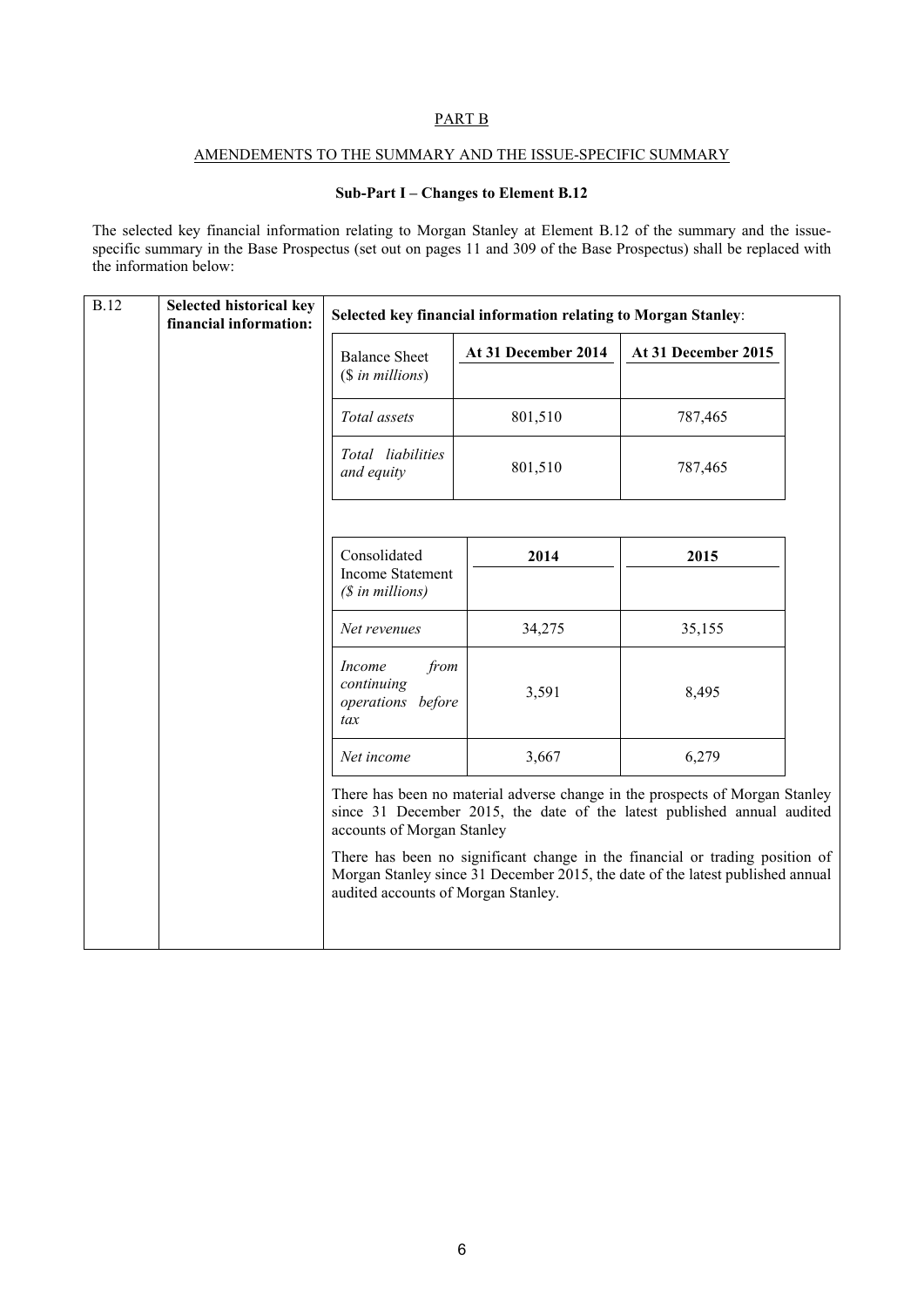#### **Sub-Part II – Changes to Element B.4b**

The trends information in relation to Morgan Stanley, MSI plc and MSBV at Element B.4b of the summary and the issue-specific summary in the Base Prospectus (set out on pages 10 and 308 of the Base Prospectus) shall be replaced with the information below:

| B.4b | <b>Trends:</b> |                                                                                         |
|------|----------------|-----------------------------------------------------------------------------------------|
|      |                | The business of Morgan Stanley, the ultimate holding company of MSI plc /               |
|      |                | MSBV, in the past has been, and in the future may continue to be, materially            |
|      |                | affected by many factors, including: the effect of economic and political conditions    |
|      |                | and geopolitical events; sovereign risk; the effect of market conditions, particularly  |
|      |                | in the global equity, fixed income, currency, credit and commodities markets,           |
|      |                | including corporate and mortgage (commercial and residential) lending and               |
|      |                | commercial real estate markets and energy markets; the impact of current, pending       |
|      |                | and future legislation (including the Dodd-Frank Wall Street Reform and Consumer        |
|      |                | Protection Act (the "Dodd-Frank Act")), regulation (including capital, leverage,        |
|      |                | funding and liquidity requirements), policies (including fiscal and monetary), and      |
|      |                | legal and regulatory actions in the United States of America ("U.S.") and               |
|      |                | worldwide; the level and volatility of equity, fixed income and commodity prices        |
|      |                | (including oil prices), interest rates, currency values and other market indices; the   |
|      |                | availability and cost of both credit and capital as well as the credit ratings assigned |
|      |                | to Morgan Stanley's unsecured short-term and long-term debt; investor, consumer         |
|      |                | and business sentiment and confidence in the financial markets; the performance         |
|      |                | and results of Morgan Stanley's acquisitions, divestitures, joint ventures, strategic   |
|      |                | alliances or other strategic arrangements; Morgan Stanley's reputation and the          |
|      |                | general perception of the financial services industry; inflation, natural disasters,    |
|      |                | pandemics and acts of war or terrorism; the actions and initiatives of current and      |
|      |                | potential competitors as well as governments, regulators and self-regulatory            |
|      |                | organizations; the effectiveness of Morgan Stanley's risk management policies;          |
|      |                | technological changes instituted by Morgan Stanley, its competitors or                  |
|      |                |                                                                                         |
|      |                | counterparties and technological risks, including cybersecurity, business continuity    |
|      |                | and related operational risks; Morgan Stanley's ability to provide innovative           |
|      |                | products and services and execute its strategic objectives; or a combination of these   |
|      |                | or other factors. In addition, legislative, legal and regulatory developments related   |
|      |                | to Morgan Stanley's businesses are likely to increase costs, thereby affecting results  |
|      |                | of operations.                                                                          |
|      |                |                                                                                         |

#### **Sub-Part III – Changes to Element B.10**

The audit report qualifications information in relation to Morgan Stanley, MSI plc and MSBV at Element B.10 of the summary and the issue-specific summary in the Base Prospectus (set out on pages 11 and 309 of the Base Prospectus) shall be replaced with the information below:

| plc and MSBV for the periods ended 30 June 2015. 31 December 2013 and<br>31 December 2014. There are no qualifications in the auditor's reports on the<br>financial statements of Morgan Stanley for the years ended 31 December 2014<br>and 31 December 2015. There are no qualifications in the financial statements of<br>Morgan Stanley for the periods ended 31 March 2015, 30 June 2015 and 30<br>September 2015. |
|-------------------------------------------------------------------------------------------------------------------------------------------------------------------------------------------------------------------------------------------------------------------------------------------------------------------------------------------------------------------------------------------------------------------------|
|-------------------------------------------------------------------------------------------------------------------------------------------------------------------------------------------------------------------------------------------------------------------------------------------------------------------------------------------------------------------------------------------------------------------------|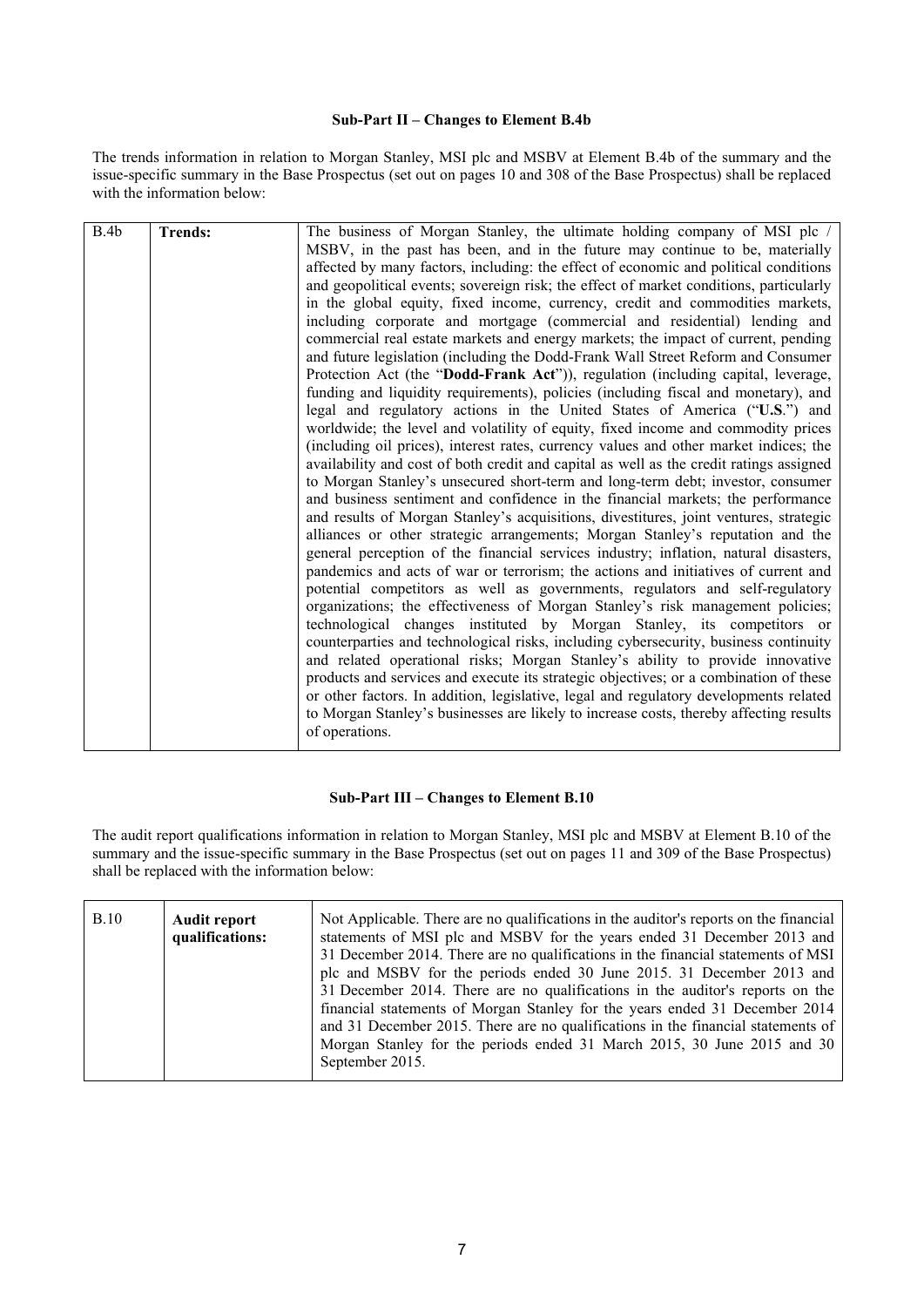#### **Sub-Part IV – Changes to Element D.2**

The key risks specific to the Issuer and Guarantor information in relation to Morgan Stanley, MSI plc and MSBV at Element D.2 of the summary and the issue-specific summary in the Base Prospectus (set out on pages 20-21 and 342- 344 of the Base Prospectus) shall be replaced with the information below:

| D.2 | <b>Key Risks Specific</b> | The following key risks affect Morgan Stanley and, since Morgan Stanley is the            |  |
|-----|---------------------------|-------------------------------------------------------------------------------------------|--|
|     | to the Issuer and         | ultimate holding company of MSI plc and MSBV, also impact MSI plc and MSBV:               |  |
|     | the Guarantor:            |                                                                                           |  |
|     |                           | Market Risk: Morgan Stanley's results of operations may be materially affected by         |  |
|     |                           | market fluctuations and by global and economic conditions and other factors.              |  |
|     |                           | Holding large and concentrated positions may expose Morgan Stanley to losses.             |  |
|     |                           | These factors may result in losses for a position or portfolio owned by Morgan            |  |
|     |                           | Stanley.                                                                                  |  |
|     |                           | <b>Credit Risk:</b> Morgan Stanley is exposed to the risk that third parties that are     |  |
|     |                           | indebted to it will not perform their obligations, as well as that a default by a large   |  |
|     |                           | financial institution could adversely affect financial markets. Such factors give rise    |  |
|     |                           | to the risk of loss arising when a borrower, counterparty or issuer does not meet its     |  |
|     |                           | financial obligations to Morgan Stanley.                                                  |  |
|     |                           |                                                                                           |  |
|     |                           | Operational Risk: Morgan Stanley is subject to the risk of loss, or of damage to its      |  |
|     |                           | reputation, resulting from inadequate or failed processes, people and systems or          |  |
|     |                           | from external events (e.g. fraud, theft, legal and compliance risks, cyber attacks or     |  |
|     |                           | damage to physical assets). Morgan Stanley may incur operational risk across the          |  |
|     |                           | full scope of its business activities, including revenue-generating activities (e.g.      |  |
|     |                           | sales and trading) and support and control groups (e.g. information technology and        |  |
|     |                           | trade processing).                                                                        |  |
|     |                           | <b>Liquidity and Funding Risk:</b> Liquidity is essential to Morgan Stanley's businesses  |  |
|     |                           | and Morgan Stanley relies on external sources to finance a significant portion of its     |  |
|     |                           | operations. Morgan Stanley's borrowing costs and access to the debt capital markets       |  |
|     |                           | depend significantly on its credit ratings. Morgan Stanley is a holding company and       |  |
|     |                           | depends on payments from its subsidiaries. Further, Morgan Stanley's liquidity and        |  |
|     |                           | financial condition have in the past been, and in the future could be, adversely          |  |
|     |                           | affected by U.S. and international markets and economic conditions. As a result of        |  |
|     |                           | the foregoing, there is a risk that Morgan Stanley will be unable to finance its          |  |
|     |                           | operations due to a loss of access to the capital markets or difficulty in liquidating    |  |
|     |                           | its assets; or be unable to meet its financial obligations without experiencing           |  |
|     |                           | significant business disruption or reputational damage that may threaten its viability    |  |
|     |                           | as a going concern.                                                                       |  |
|     |                           | Legal, Regulatory and Compliance Risk: Morgan Stanley is subject to the risk of           |  |
|     |                           | legal or regulatory sanctions, material financial loss including fines, penalties,        |  |
|     |                           | judgments, damages and/or settlements, or loss to reputation it may suffer as a result    |  |
|     |                           | of its failure to comply with laws, regulations, rules, related self-regulatory           |  |
|     |                           | organization standards and codes of conduct applicable to its business activities.        |  |
|     |                           | Morgan Stanley is also subject to contractual and commercial risk, such as the risk       |  |
|     |                           | that a counterparty's performance obligations will be unenforceable. Additionally,        |  |
|     |                           | Morgan Stanley is subject to anti-money laundering and terrorist financing rules and      |  |
|     |                           | regulations. Further, in today's environment of rapid and possibly transformational       |  |
|     |                           | regulatory change, Morgan Stanley also views regulatory change as a component of          |  |
|     |                           | legal, regulatory and compliance risk.                                                    |  |
|     |                           | Risk Management: Morgan Stanley's risk management strategies, models and                  |  |
|     |                           | processes may not be fully effective in mitigating its risk exposure in all market        |  |
|     |                           | environments or against all types of risk.                                                |  |
|     |                           | <b>Competitive Environment:</b> Morgan Stanley faces strong competition from other        |  |
|     |                           | financial services firms, which could lead to pricing pressures that could materially     |  |
|     |                           | adversely affect its revenue and profitability. Further, automated trading markets        |  |
|     |                           | may adversely affect Morgan Stanley's business and may increase competition (for          |  |
|     |                           | example, by putting increased pressure on bid-offer spreads, commissions, markups         |  |
|     |                           | or comparable fees). Finally, Morgan Stanley's ability to retain and attract qualified    |  |
|     |                           | employees is critical to the success of its business and the failure to do so may         |  |
|     |                           | materially adversely affect its performance.                                              |  |
|     |                           | International Risk: Morgan Stanley is subject to numerous political, economic,            |  |
|     |                           | legal, operational, franchise and other risks as a result of its international operations |  |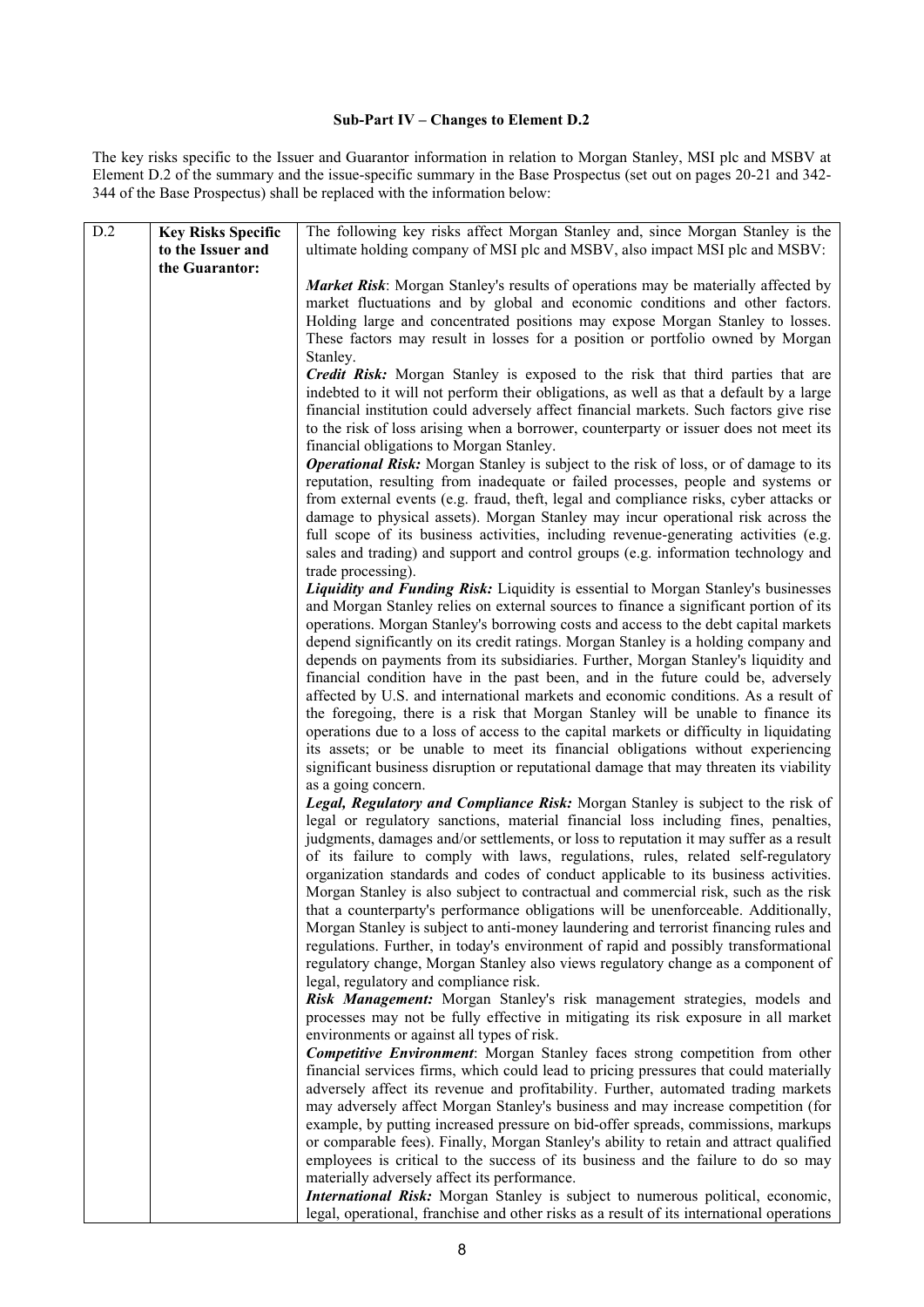|  | (including risks of possible nationalization, expropriation, price controls, capital<br>controls, exchange controls, increased taxes and levies and other restrictive<br>governmental actions, as well as the outbreak of hostilities or political and<br>governmental instability) which could adversely impact its businesses in many<br>ways.<br><i>Acquisition, Divestiture and Joint Venture Risk:</i> Morgan Stanley may be unable to<br>fully capture the expected value from acquisitions, divestitures, joint ventures,<br>minority stakes and strategic alliances.<br>Risk relating to the exercise of potential resolution measures powers: The<br>application of regulatory requirements and strategies in the United States to<br>facilitate the orderly resolution of large financial institutions may pose a greater risk |
|--|------------------------------------------------------------------------------------------------------------------------------------------------------------------------------------------------------------------------------------------------------------------------------------------------------------------------------------------------------------------------------------------------------------------------------------------------------------------------------------------------------------------------------------------------------------------------------------------------------------------------------------------------------------------------------------------------------------------------------------------------------------------------------------------------------------------------------------------|
|  | of loss for the holders of securities issued or guaranteed by Morgan Stanley.                                                                                                                                                                                                                                                                                                                                                                                                                                                                                                                                                                                                                                                                                                                                                            |
|  | The following key risks also affect MSBV:                                                                                                                                                                                                                                                                                                                                                                                                                                                                                                                                                                                                                                                                                                                                                                                                |
|  | All material assets of MSBV are obligations of one or more companies in the<br>Morgan Stanley group and MSBV's ability to perform its obligations is dependent<br>upon such companies fulfilling their obligations to MSBV. Should such companies<br>prospects be impaired, holders of securities issued by MSBV may also be exposed<br>to a risk of loss.                                                                                                                                                                                                                                                                                                                                                                                                                                                                               |
|  | The following key risks also affect MSI plc:                                                                                                                                                                                                                                                                                                                                                                                                                                                                                                                                                                                                                                                                                                                                                                                             |
|  | The existence of substantial inter-relationships (including the provision of funding,<br>capital, services and logistical support to or by MSI plc, as well as common or<br>shared business or operational platforms or systems, including employees) between<br>MSI plc and other Morgan Stanley group companies exposes MSI plc to the risk<br>that, factors which could affect the business and condition of Morgan Stanley or<br>other companies in the Morgan Stanley Group may also affect the business and<br>condition of MSI plc. Further, Notes issued by MSI plc will not be guaranteed by<br>Morgan Stanley. The application of regulatory requirements and strategies in the<br>United Kingdom to facilitate the orderly resolution of large financial institutions                                                         |
|  | may pose a greater risk of loss for the holders of securities issued by MSI Plc.                                                                                                                                                                                                                                                                                                                                                                                                                                                                                                                                                                                                                                                                                                                                                         |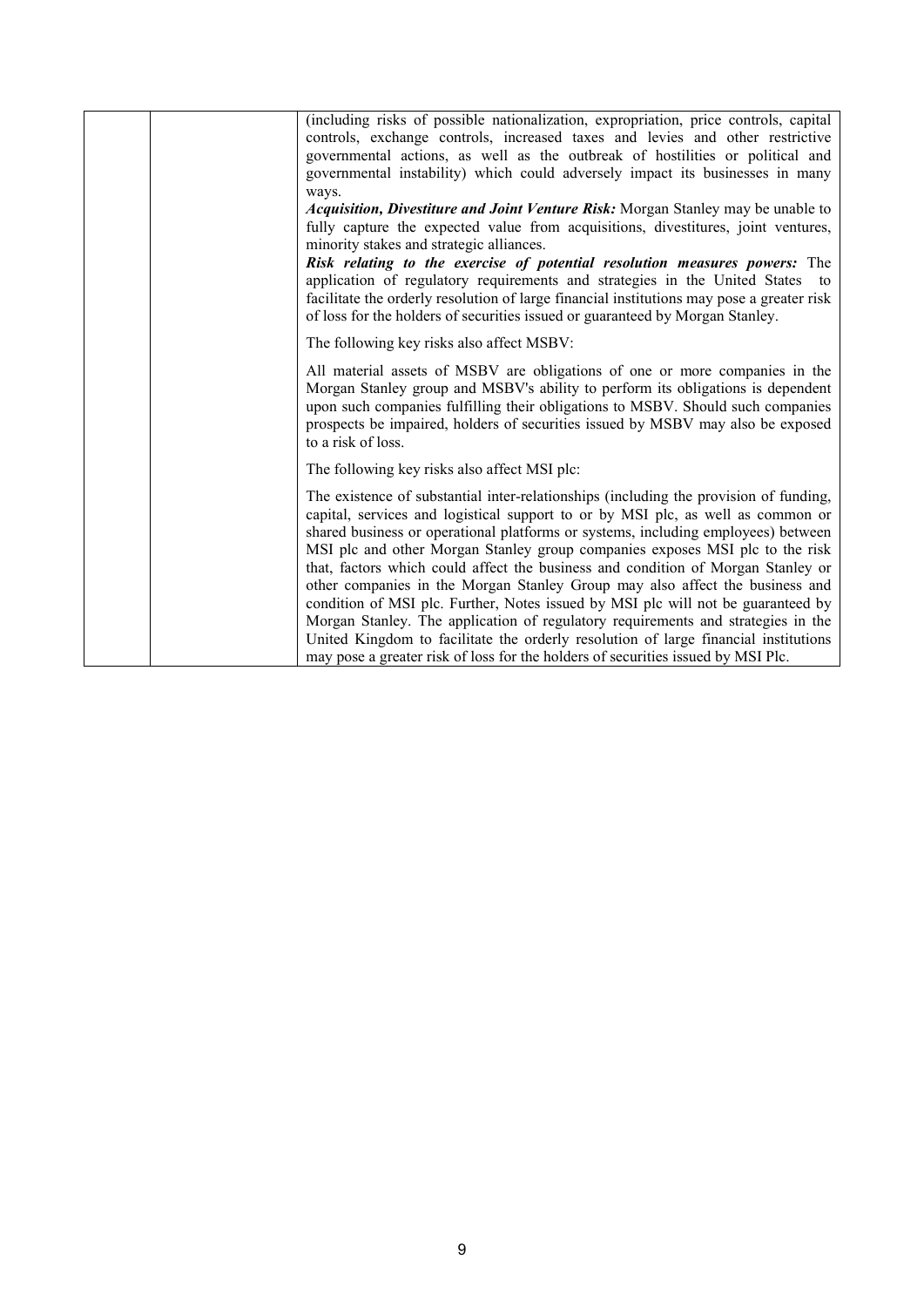#### <span id="page-9-0"></span>PART C

#### AMENDEMENTS TO RISK FACTORS

*In paragraph 1. "Risks relating to Morgan Stanley, Morgan Stanley & Co. International plc and Morgan Stanley B.V." of section "Risk Factors", sub-paragraphs "Market Risk" to "Acquisition, Divestiture and Joint Venture Risk." (set out on pages 24 to 36 of the Base Prospectus) are amended as follows:*

1. In the sub-paragraph "*Market Risk.*" the title "*Morgan Stanley's results of operations may be materially affected by market fluctuations and by global and economic conditions and other factors.*" is deleted and replaced with the following new title:

#### "*Morgan Stanley's results of operations may be materially affected by market fluctuations and by global and economic conditions and other factors.*

Morgan Stanley's results of operations have been in the past and may be materially affected by market fluctuations due to global and economic conditions and other factors, including the level and volatility of equity, fixed income and commodity prices (including oil prices), interest rates, currency values and other market indices. The results of Morgan Stanley's Institutional Securities business segment, particularly results relating to Morgan Stanley's involvement in primary and secondary markets for all types of financial products, are subject to substantial market fluctuations due to a variety of factors that Morgan Stanley cannot control or predict with great certainty. These fluctuations impact results by causing variations in new business flows and in the fair value of securities and other financial products. Fluctuations also occur due to the level of global market activity, which, among other things, affects the size, number and timing of investment banking client assignments and transactions and the realization of returns from Morgan Stanley's principal investments. During periods of unfavorable market or economic conditions, the level of individual investor participation in the global markets, as well as the level of client assets, may also decrease, which would negatively impact the results of Morgan Stanley's Wealth Management business segment. In addition, fluctuations in global market activity could impact the flow of investment capital into or from assets under management or supervision and the way customers allocate capital among money market, equity, fixed income or other investment alternatives, which could negatively impact Morgan Stanley's Investment Management business segment.

The value of Morgan Stanley's financial instruments may be materially affected by market fluctuations. Market volatility, illiquid market conditions and disruptions in the credit markets make it extremely difficult to value certain of Morgan Stanley's financial instruments, particularly during periods of market displacement. Subsequent valuations in future periods, in light of factors then prevailing, may result in significant changes in the values of these instruments and may adversely impact historical or prospective performance-based fees (also known as incentive fees or carried interest) in respect of certain business. In addition, at the time of any sales and settlements of these financial instruments, the price Morgan Stanley ultimately realize will depend on the demand and liquidity in the market at that time and may be materially lower than their current fair value. Any of these factors could cause a decline in the value of Morgan Stanley's financial instruments, which may have an adverse effect on Morgan Stanley's results of operations in future periods.

In addition, financial markets are susceptible to severe events evidenced by rapid depreciation in asset values accompanied by a reduction in asset liquidity. Under these extreme conditions, hedging and other risk management strategies may not be as effective at mitigating trading losses as they would be under more normal market conditions. Moreover, under these conditions market participants are particularly exposed to trading strategies employed by many market participants simultaneously and on a large scale. Morgan Stanley's risk management and monitoring processes seek to quantify and mitigate risk to more extreme market moves. However, severe market events have historically been difficult to predict and Morgan Stanley could realize significant losses if extreme market events were to occur."

2. In the sub-paragraph "*Liquidity and Funding Risk.*" the title "*Liquidity is essential to Morgan Stanley's businesses and Morgan Stanley relies on external sources to finance a significant portion of its operations.*" and the title "*Morgan Stanley's borrowing costs and access to the debt capital markets depend significantly on its credit ratings.*" are deleted and replaced with the following new titles:

"*Liquidity is essential to Morgan Stanley's businesses and Morgan Stanley relies on external sources to finance a significant portion of its operations.*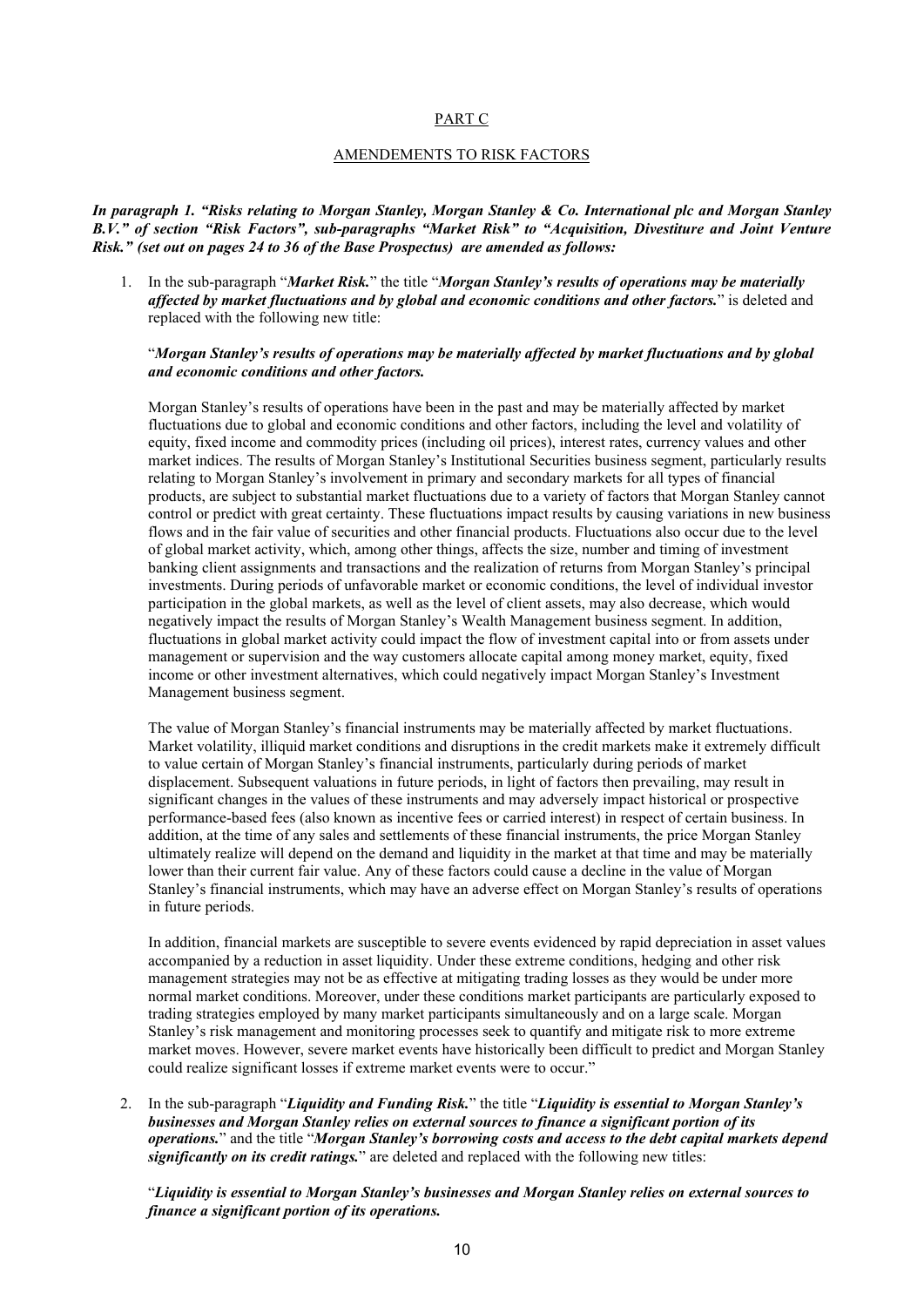Liquidity is essential to Morgan Stanley's businesses. Morgan Stanley's liquidity could be negatively affected by its inability to raise funding in the long-term or short-term debt capital markets or its inability to access the secured lending markets. Factors that Morgan Stanley cannot control, such as disruption of the financial markets or negative views about the financial services industry generally, including concerns regarding fiscal matters in the U.S. and other geographic areas, could impair its ability to raise funding. In addition, Morgan Stanley's ability to raise funding could be impaired if investors or lenders develop a negative perception of its long term or short-term financial prospects due to factors such as an incurrence of large trading losses, a downgrade by the rating agencies, a decline in the level of its business activity, or if regulatory authorities take significant action against it or its industry, or it discovers significant employee misconduct or illegal activity. If Morgan Stanley is unable to raise funding using the methods described above, it would likely need to finance or liquidate unencumbered assets, such as its investment and trading portfolios, to meet maturing liabilities. Morgan Stanley may be unable to sell some of its assets, or it may have to sell assets at a discount to market value, either of which could adversely affect its results of operations, cash flows and financial condition.

#### *Morgan Stanley's borrowing costs and access to the debt capital markets depend significantly on its credit ratings.*

The cost and availability of unsecured financing generally are impacted by Morgan Stanley's short-term and long-term credit ratings. The rating agencies are continuing to monitor certain issuer specific factors that are important to the determination of Morgan Stanley's credit ratings, including governance, the level and quality of earnings, capital adequacy, funding and liquidity, risk appetite and management, asset quality, strategic direction, and business mix. Additionally, the rating agencies will look at other industrywide factors such as regulatory or legislative changes, including, for example, regulatory changes relating to total loss absorbing capacity requirements, macro-economic environment, and perceived levels of third party support, and it is possible that they could downgrade Morgan Stanley's ratings and those of similar institutions.

Morgan Stanley's credit ratings also can have a significant impact on certain trading revenues, particularly in those businesses where longer term counterparty performance is a key consideration, such as OTC derivative transactions, including credit derivatives and interest rate swaps. In connection with certain OTC trading agreements and certain other agreements associated with the Institutional Securities business segment, Morgan Stanley's may be required to provide additional collateral to, or immediately settle any outstanding liability balance with, certain counterparties in the event of a credit ratings downgrade. Termination of Morgan Stanley's trading and other agreements could cause it to sustain losses and impair its liquidity by requiring it to find other sources of financing or to make significant cash payments or securities movements. The additional collateral or termination payments which may occur in the event of a future credit rating downgrade vary by contract and can be based on ratings by either or both of Moody's Investor Services and Standard & Poor's Rating Services."

- 3. The sub-paragraph "*Legal, Regulatory and Compliance Risk.*" Is amended as follows:
	- a. The paragraph between the title "*Legal, Regulatory and Compliance Risk.*" and the title "*The financial services industry is subject to extensive regulation, which is undergoing major changes that will impact Morgan Stanley's business.*" is deleted and replaced with the following:

"Legal, regulatory and compliance risk includes the risk of legal or regulatory sanctions, material financial loss including fines, penalties, judgments, damages and/or settlements, or loss to reputation Morgan Stanley may suffer as a result of its failure to comply with laws, regulations, rules, related selfregulatory organization standards and codes of conduct applicable to its business activities. This risk also includes contractual and commercial risk, such as the risk that a counterparty's performance obligations will be unenforceable. It also includes compliance with AML and terrorist financing rules and regulations. In today's environment of rapid and possibly transformational regulatory change, Morgan Stanley also views regulatory change as a component of legal, regulatory and compliance risk."

b. The title "*The financial services industry is subject to extensive regulation, which is undergoing major changes that will impact Morgan Stanley's business.*" and the title "*The application of regulatory requirements and strategies in the United States to facilitate the orderly resolution of large financial institutions may pose a greater risk of loss for the security holders of Morgan Stanley.*" are deleted and replaced with the following new titles: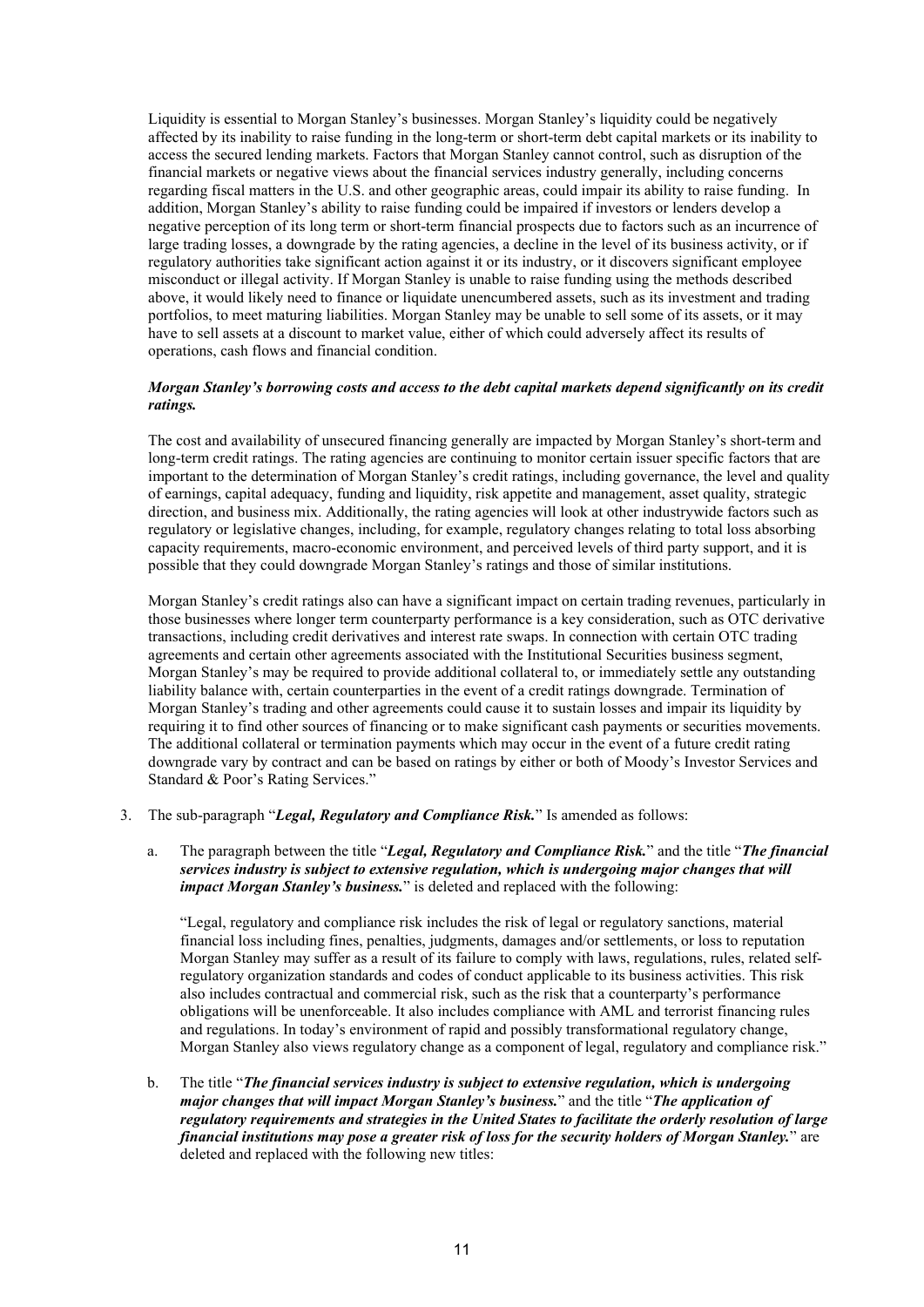#### **"***The financial services industry is subject to extensive regulation, which is undergoing major changes that will impact Morgan Stanley's business.*

Like other major financial services firms, Morgan Stanley is subject to extensive regulation by U.S. federal and state regulatory agencies and securities exchanges and by regulators and exchanges in each of the major markets where it conducts its business. These laws and regulations significantly affect the way Morgan Stanley does business and can restrict the scope of its existing businesses and limit its ability to expand its product offerings and pursue certain investments.

In response to the financial crisis, legislators and regulators, both in the U.S. and worldwide, have adopted, continue to

propose and are in the process of adopting, finalizing and implementing a wide range of financial market reforms that are resulting in major changes to the way Morgan Stanley's global operations are regulated and conducted. In particular, as a result of these reforms, Morgan Stanley is are, or will become, subject to (among other things) significantly revised and expanded regulation and supervision, more intensive scrutiny of Morgan Stanley's businesses and any plans for expansion of those businesses, new activities limitations, a systemic risk regime that imposes heightened capital and liquidity requirements and other enhanced prudential standards, new resolution regimes and resolution planning requirements, new requirements for maintaining minimum amounts of external total lossabsorbing capacity and external long-term debt, new restrictions on activities and investments imposed by the Volcker Rule, and comprehensive new derivatives regulation. While certain portions of these reforms are effective, others are still subject to final rulemaking or transition periods. Many of the changes required by these reforms could materially impact the profitability of Morgan Stanley's businesses and the value of assets Morgan Stanley holds, expose it to additional costs, require changes to business practices or force it to discontinue businesses, adversely affect its ability to pay dividends and repurchase its stock, or require Morgan Stanley to raise capital, including in ways that may adversely impact its shareholders or creditors. In addition, regulatory requirements that are being proposed by foreign policymakers and regulators may be inconsistent or conflict with regulations that Morgan Stanley is subject to in the U.S. and, if adopted, may adversely affect it. While there continues to be uncertainty about the full impact of these changes, Morgan Stanley does know that Morgan Stanley is and will continue to be subject to a more complex regulatory framework, and will incur costs to comply with new requirements as well as to monitor for compliance in the future.

#### *The application of regulatory requirements and strategies in the United States to facilitate the orderly resolution of large financial institutions may pose a greater risk of loss for the security holders of Morgan Stanley.*

Pursuant to the Dodd-Frank Act, Morgan Stanley is required to submit to the Federal Reserve and the FDIC an annual resolution plan that describes its strategy for a rapid and orderly resolution under the U.S. Bankruptcy Code in the event of material financial distress or failure of Morgan Stanley. In addition, provided that certain procedures are met, Morgan Stanley can be subject to a resolution proceeding under the orderly liquidation authority under Title II of the Dodd-Frank Act with the FDIC being appointed as receiver. The FDIC's power under the orderly liquidation authority to disregard the priority of creditor claims and treat similarly situated creditors differently in certain circumstances, subject to certain limitations, could adversely impact holders of Morgan Stanley's unsecured debt.

Further, because both Morgan Stanley's resolution plan contemplates a single-point-of-entry ("SPOE") strategy under the U.S. Bankruptcy Code and the FDIC has proposed an SPOE strategy through which it may apply its orderly liquidation authority powers, Morgan Stanley believes that the application of an SPOE strategy is the reasonably likely outcome if either its resolution plan were implemented or a resolution proceeding were commenced under the orderly liquidation authority. An SPOE strategy generally contemplates the provision of additional capital and liquidity by Morgan Stanley to certain subsidiaries in an effort to ensure that such subsidiaries have the resources necessary to implement the resolution strategy. Although this strategy, whether applied pursuant to Morgan Stanley's resolution plan or in a resolution proceeding under the orderly liquidation authority, is intended to result in better outcomes for creditors overall, there is no guarantee that the application of an SPOE strategy will not result in greater losses for holders of Morgan Stanley's securities compared to a different resolution strategy for the firm.

Regulators have taken and proposed various actions to facilitate an SPOE strategy under the U.S. Bankruptcy Code, the orderly liquidation authority or other resolution regimes. For example, the Federal Reserve has issued a proposed rule that would require top-tier bank holding companies of U.S. G-SIBs, including Morgan Stanley, to maintain minimum amounts of equity and eligible long-term debt ("total loss-absorbing capacity" or "TLAC") in order to ensure that such institutions have enough loss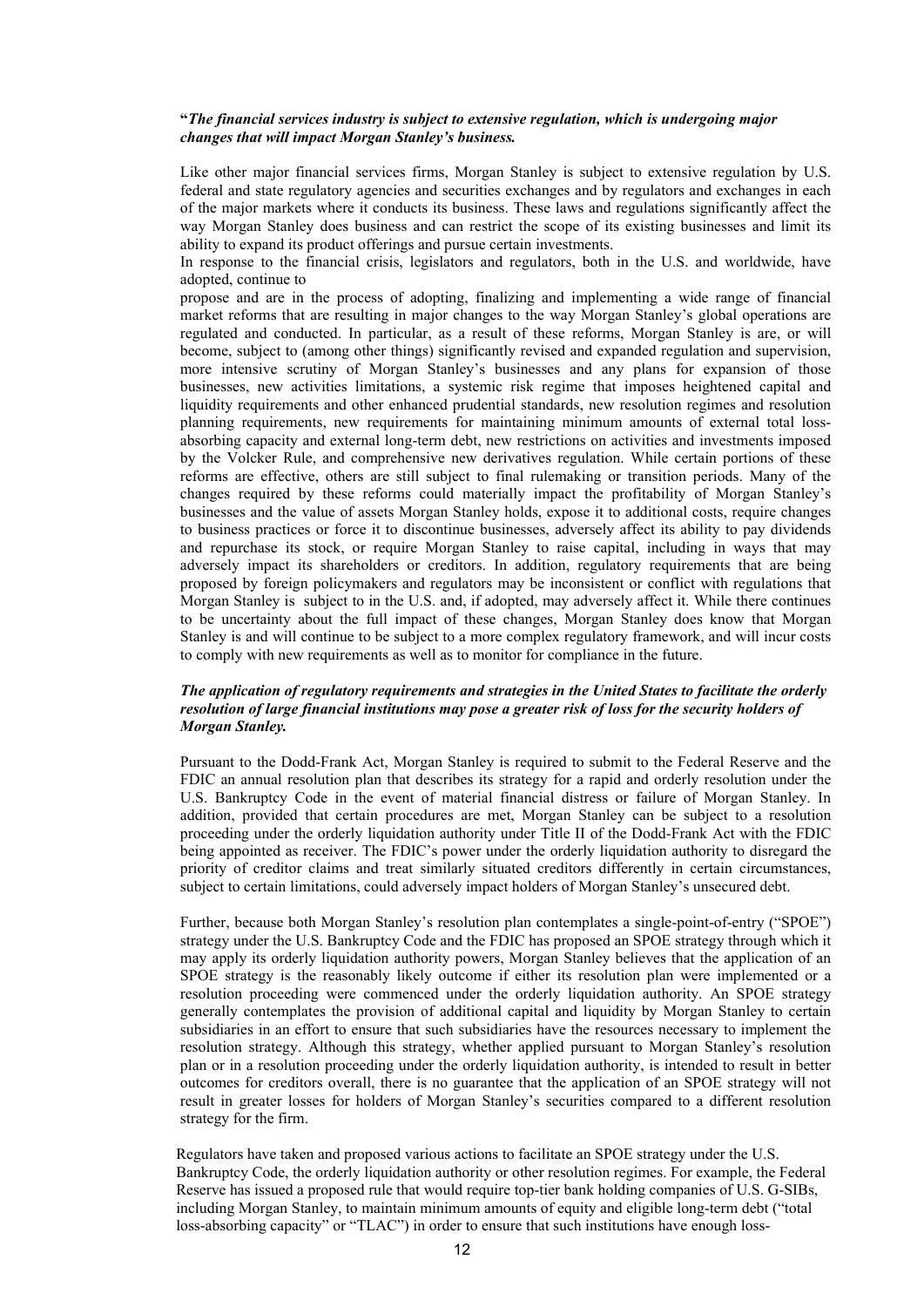absorbing resources at the point of failure to be recapitalized through the conversion of debt to equity or otherwise by imposing losses on eligible TLAC where the SPOE strategy is used.".

c. The title "*Morgan Stanley may be responsible for representations and warranties associated with residential and commercial real estate loans and may incur losses in excess of its reserves.*" and the title "*Morgan Stanley commodities activities subject it to extensive regulation, potential catastrophic events and environmental risks and regulation that may expose it to significant costs and liabilities.*" are deleted and replaced with the following new titles:

#### "*Morgan Stanley may be responsible for representations and warranties associated with residential and commercial real estate loans and may incur losses in excess of its reserves.*

Morgan Stanley originates loans secured by commercial and residential properties. Further, Morgan Stanley securitizes and trades in a wide range of commercial and residential real estate and real estaterelated whole loans, mortgages and other real estate and commercial assets and products, including residential and commercial mortgage-backed securities. In connection with these activities, it has provided, or otherwise agreed to be responsible for, certain representations and warranties. Under certain circumstances, Morgan Stanley may be required to repurchase such assets or make other payments related to such assets if such representations and warranties were breached. It has also made representations and warranties in connection with its role as an originator of certain commercial mortgage loans that it securitized in commercial mortgage-backed securities.

Morgan Stanley currently has several legal proceedings related to claims for alleged breaches of representations and warranties. If there are decisions adverse to Morgan Stanley in those legal proceedings, it may incur losses substantially in excess of its reserves. In addition, its reserves are based, in part, on certain factual and legal assumptions. If those assumptions are incorrect and need to be revised, Morgan Stanley may need to adjust its reserves substantially.

#### *Morgan Stanley commodities activities subject it to extensive regulation, potential catastrophic events and environmental risks and regulation that may expose it to significant costs and liabilities.*

In connection with the commodities activities in Morgan Stanley's Institutional Securities business segment, Morgan Stanley engages in the production, storage, transportation, marketing and execution of transactions in several commodities, including metals, natural gas, electric power, emission credits, and other commodity products. In addition, Morgan Stanley is an electricity power marketer in the U.S. and owns electricity generating facilities in the U.S. and owns a minority interest in Heidmar Holdings LLC, which owns a group of companies that provide international marine transportation and U.S. marine logistics services. As a result of these activities, Morgan Stanley is subject to extensive and evolving energy, commodities, environmental, health and safety and other governmental laws and regulations. In addition, liability may be incurred without regard to fault under certain environmental laws and regulations for the remediation of contaminated areas. Further, through these activities Morgan Stanley is exposed to regulatory, physical and certain indirect risks associated with climate change.

Although Morgan Stanley has attempted to mitigate its environmental risks by, among other measures, selling or ceasing much of its prior petroleum storage and transportation activities and adopting appropriate policies and procedures for power plant operations and implementing emergency response programs, these actions may not prove adequate to address every contingency. In addition, insurance covering some of these risks may not be available, and the proceeds, if any, from insurance recovery may not be adequate to cover liabilities with respect to particular incidents. As a result, Morgan Stanley's financial condition, results of operations and cash flows may be adversely affected by these events.

The BHC Act provides a grandfather exemption for "activities related to the trading, sale or investment in commodities and underlying physical properties," provided that Morgan Stanley were engaged in "any of such activities as of September 30, 1997 in the United States" and provided that certain other conditions that are within Morgan Stanley's reasonable control are satisfied. If the Federal Reserve were to determine that any of Morgan Stanley's commodities activities did not qualify for the BHC Act grandfather exemption, then it would likely be required to divest any such activities that did not otherwise conform to the BHC Act.

Morgan Stanley also expects the other laws and regulations affecting its commodities business to increase in both scope and complexity. During the past several years, intensified scrutiny of certain energy markets by federal, state and local authorities in the U.S. and abroad and the public has resulted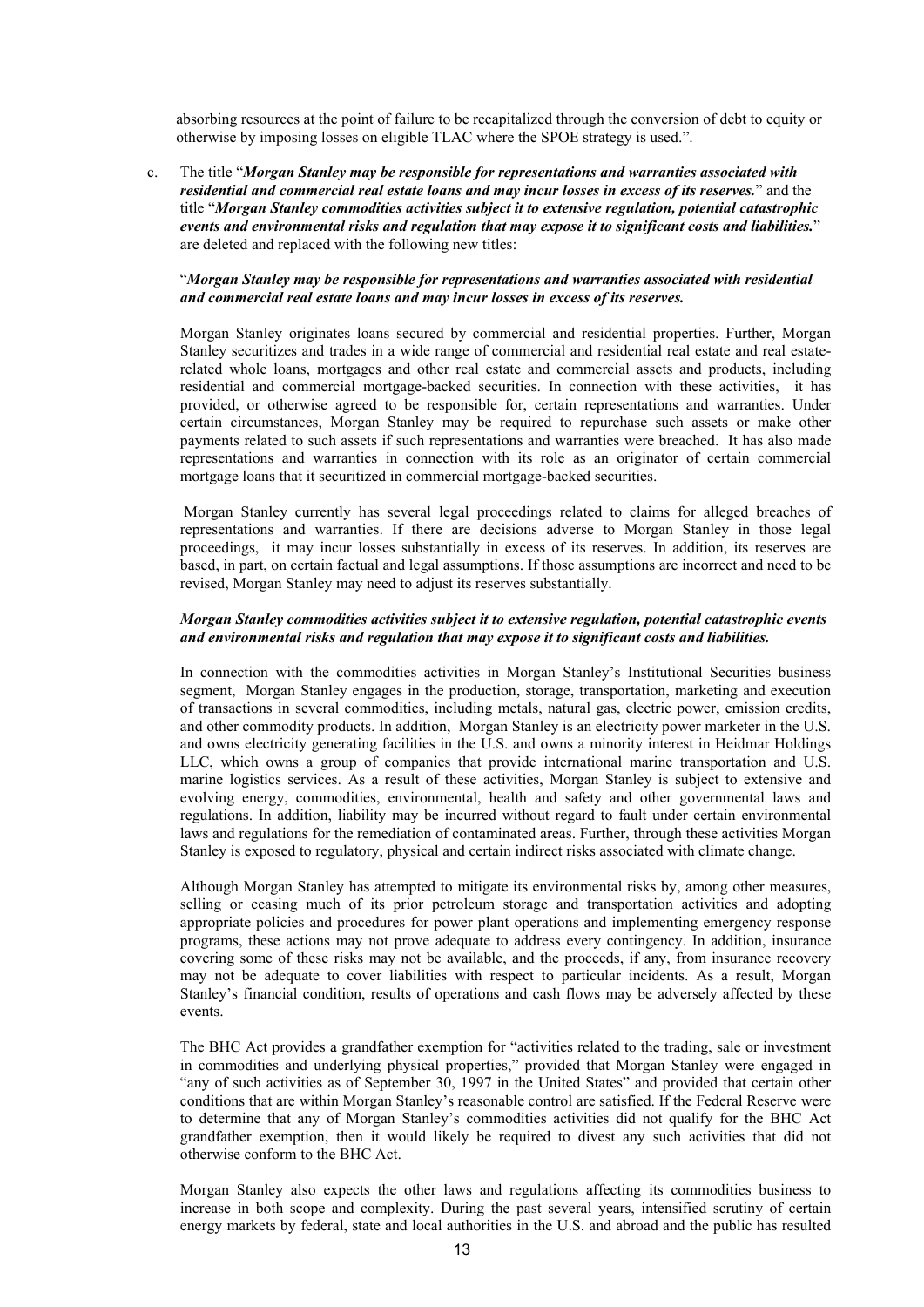in increased regulatory and legal enforcement, litigation and remedial proceedings involving companies conducting the activities in which Morgan Stanley is engaged. In addition, new regulation of OTC derivatives markets in the U.S. and similar legislation proposed or adopted abroad will impose significant new costs and impose new requirements on Morgan Stanley's commodities derivatives activities. Morgan Stanley may incur substantial costs or loss of revenue in complying with current or future laws and regulations and its overall businesses and reputation may be adversely affected by the current legal environment. In addition, failure to comply with these laws and regulations may result in substantial civil and criminal fines and penalties."

4. In sub-paragraph "**Risk Management.**", the title "*Morgan Stanley's risk management strategies, models and processes may not be fully effective in mitigating its risk exposures in all market environments or against all types of risk.*" is entirely deleted and replaced with the following:

#### "*Morgan Stanley's risk management strategies, models and processes may not be fully effective in mitigating its risk exposures in all market environments or against all types of risk.*

Morgan Stanley has devoted significant resources to develop its risk management policies and procedures and expect to continue to do so in the future. Nonetheless, its risk management strategies, models and processes, including its use of various risk models for assessing market exposures and hedging strategies, stress testing and other analysis, may not be fully effective in mitigating its risk exposure in all market environments or against all types of risk, including risks that are unidentified or unanticipated. As its businesses change and grow, and the markets in which Morgan Stanley operates evolve, its risk management strategies, models and processes may not always adapt with those changes. Some of Morgan Stanley's methods of managing risk are based upon its use of observed historical market behavior and management's judgment. As a result, these methods may not predict future risk exposures, which could be significantly greater than the historical measures indicate. In addition, many models Morgan Stanley uses are based on assumptions or inputs regarding correlations among prices of various asset classes or other market indicators and therefore cannot anticipate sudden, unanticipated or unidentified market or economic movements, which could cause Morgan Stanley to incur losses.

Management of market, credit, liquidity, operational, legal, regulatory and compliance risks requires, among other things, policies and procedures to record properly and verify a large number of transactions and events, and these policies and procedures may not be fully effective. Morgan Stanley trading risk management strategies and techniques also seek to balance its ability to profit from trading positions with its exposure to potential losses. While Morgan Stanley employs a broad and diversified set of risk monitoring and risk mitigation techniques, those techniques and the judgments that accompany their application cannot anticipate every economic and financial outcome or the timing of such outcomes. For example, to the extent that Morgan Stanley's trading or investing activities involve less liquid trading markets or are otherwise subject to restrictions on sale or hedging, Morgan Stanley may not be able to reduce its positions and therefore reduce its risk associated with such positions. Morgan Stanley may, therefore, incur losses in the course of its trading or investing activities."

5. In sub-paragraph "**Acquisition, Divestiture and Joint Venture Risk.**", the title "*Morgan Stanley may be unable to fully capture the expected value from acquisitions, divestitures, joint ventures, minority stakes and strategic alliances.*" is entirely deleted and replaced with the following:

#### "*Morgan Stanley may be unable to fully capture the expected value from acquisitions, divestitures, joint ventures, minority stakes and strategic alliances.*

In connection with past or future acquisitions, divestitures, joint ventures or strategic alliances (including with Mitsubishi UFJ Financial Group, Inc.), Morgan Stanley faces numerous risks and uncertainties combining, transferring, separating or integrating the relevant businesses and systems, including the need to combine or separate accounting and data processing systems and management controls and to integrate relationships with clients, trading counterparties and business partners. In the case of joint ventures and minority stakes, Morgan Stanley is subject to additional risks and uncertainties because it may be dependent upon, and subject to liability, losses or reputational damage relating to, systems, controls and personnel that are not under its control.

In addition, conflicts or disagreements between Morgan Stanley and any of its joint venture partners may negatively impact the benefits to be achieved by the relevant joint venture.

There is no assurance that any of its acquisitions or divestitures will be successfully integrated or disaggregated or yield all of the positive benefits anticipated. If Morgan Stanley is not able to integrate or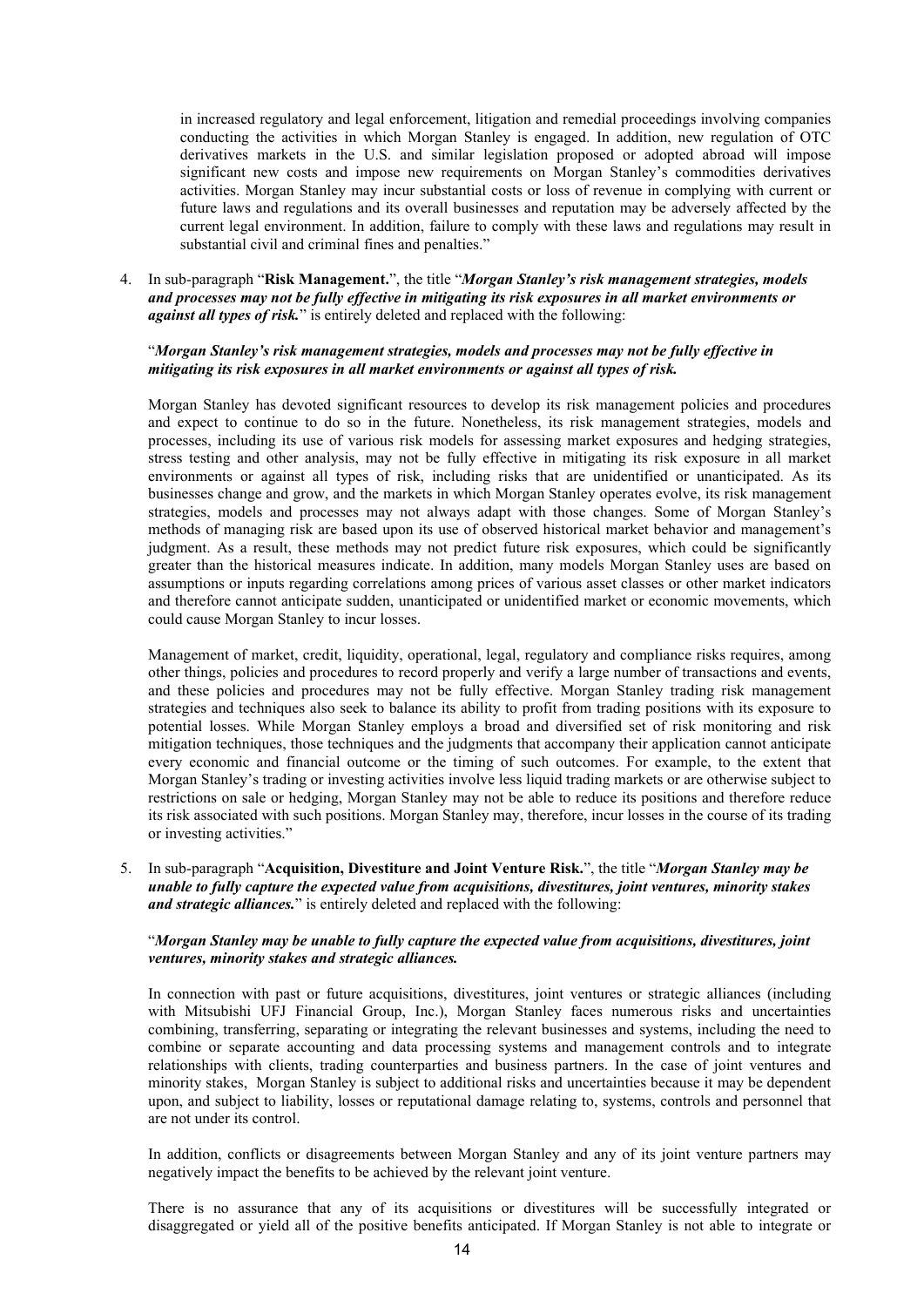disaggregate successfully its past and future acquisitions or dispositions, there is a risk that its results of operations, financial condition and cash flows may be materially and adversely affected.

Certain of Morgan Stanley's business initiatives, including expansions of existing businesses, may bring it into contact, directly or indirectly, with individuals and entities that are not within its traditional client and counterparty base and may expose Morgan Stanley to new asset classes and new markets. These business activities expose it to new and enhanced risks, greater regulatory scrutiny of these activities, increased creditrelated, sovereign and operational risks, and reputational concerns regarding the manner in which these assets are being operated or held.".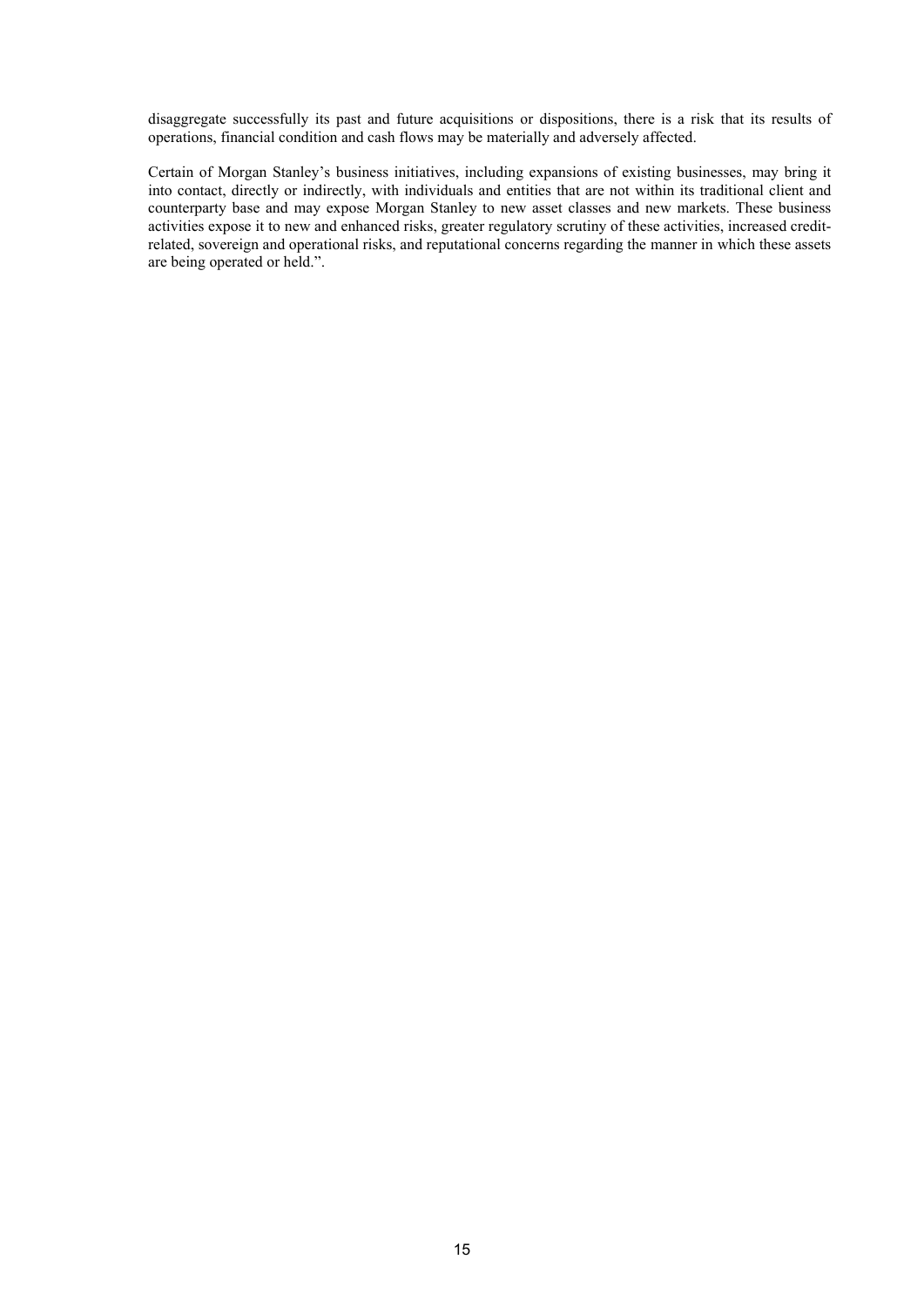#### <span id="page-15-0"></span>PART D

#### AMENDMENTS TO THE DESCRIPTION OF MORGAN STANLEY

1. The second paragraph under the heading "LEGAL PROCEEDINGS AND CONTINGENCIES" at page 373 shall be deleted in its entirety and replaced with the following:

"Save as disclosed in:

- a) the section entitled "Legal Proceedings" in Part I Item 3 at pages 24-32 and in the paragraphs beginning with "Legal" under the heading "Contingencies" under the heading "Commitments, Guarantees and Contingencies" in "Notes to Consolidated Financial Statements" in Part II - Item 8 at pages 202-205 of the Morgan Stanley 2015 10-K;
- b) the section entitled "Legal Settlement" under the heading "24. Subsequent Events" in "Notes to the Consolidated Financial Statements" in Part I – Item 8 at page 250 of the Morgan Stanley 2015 10-K; and
- c) the this Base Prospectus,

there are no, nor have there been, any governmental, legal or arbitration proceedings involving Morgan Stanley (including any such proceedings which are pending or threatened of which Morgan Stanley) during the 12-month period before the date of this Base Prospectus which may have, or have had in the recent past, a significant effect on the financial position or profitability of Morgan Stanley.".

2. The selected financial information of Morgan Stanley at pages 376 to 383 shall be deleted in its entirety and replaced with the following:

"*Selected financial information of Morgan Stanley relating to the year ended 31 December 2014 and to the year ended 31 December 2015*:

| <b>Balance Sheet</b><br>$($in\, millions)$ | At 31 December 2014 | At 31 December 2015 |
|--------------------------------------------|---------------------|---------------------|
| Total assets                               | 801,510             | 787,465             |
| Total liabilities<br>and equity            | 801,510             | 787,465             |

| Consolidated<br>Income Statement<br>(\$ in millions)     | 2014   | 2015   |
|----------------------------------------------------------|--------|--------|
| Net revenues                                             | 34,275 | 35,155 |
| from<br>Income<br>continuing<br>operations before<br>tax | 3,591  | 8,495  |
| Net income                                               | 3,667  | 6,279  |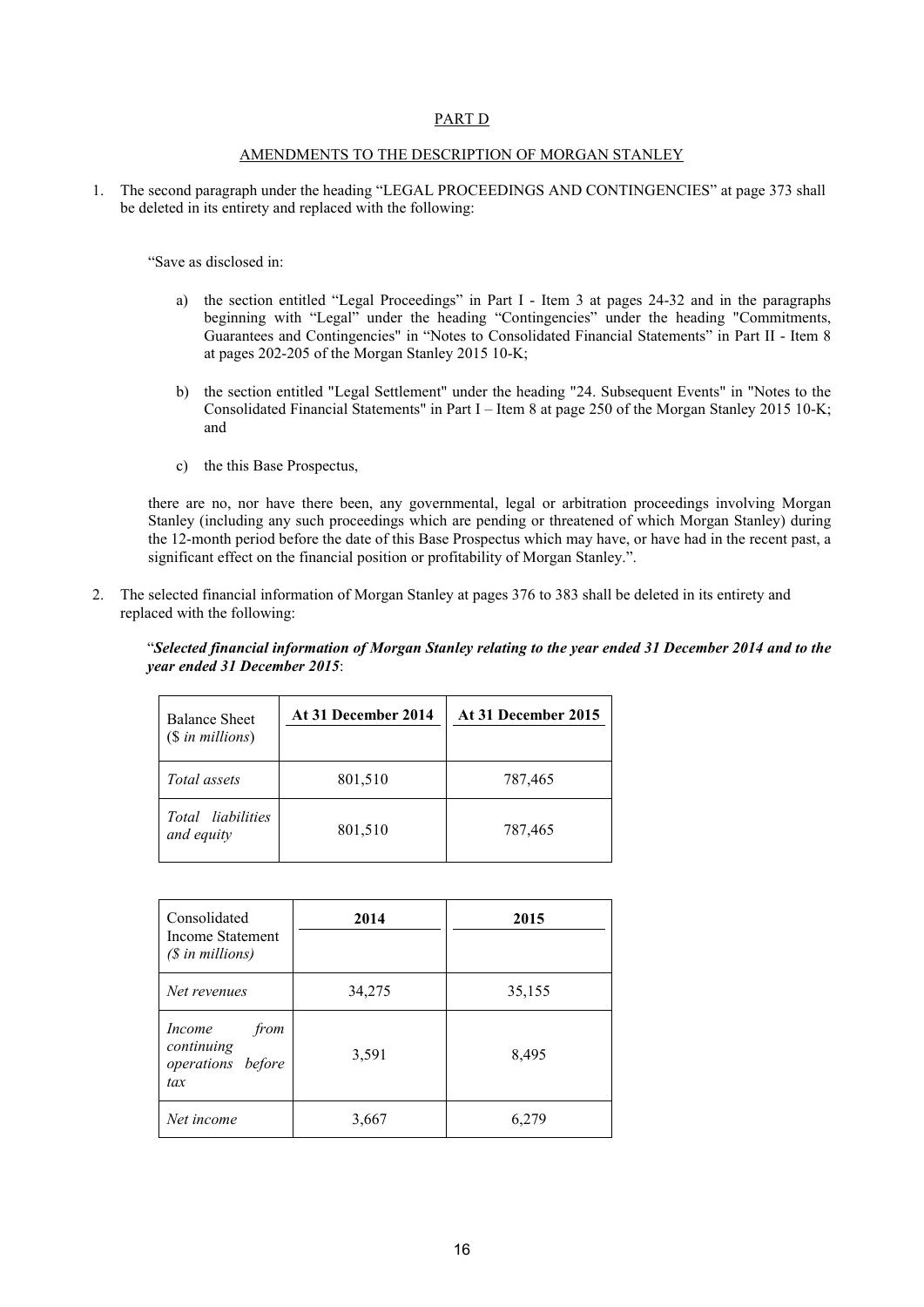#### <span id="page-16-0"></span>PART E

#### AMENDMENTS TO GENERAL INFORMATION

1. The first paragraph under the heading "Trend Information" on page 423 of the Base Prospectus shall be deleted in its entirety and replaced by the following:

"Save as disclosed in this Base Prospectus, there has been no material adverse change in the prospects of Morgan Stanley since 31 December 2015 (being the end of the last financial period for which audited financial statements have been published) as at the date of the First Supplement.".

2. The first paragraph under the heading "Significant Change" on page 424 of the Base Prospectus shall be deleted in its entirety and replaced by the following:

"Save as disclosed in this Base Prospectus, there has been at the date of this Prospectus no significant change in the financial or trading position of Morgan Stanley since 31 December 2015.".

- 3. Item (g) under the heading "Documents Available" on page 426 of the Base Prospectus shall be deleted in its entirety and replaced by following:
- "(g) 2014 Morgan Stanley Annual Report including any amendments thereto, which contain the audited consolidated financial statements of Morgan Stanley for the years ended 31 December 2014 and 31 December 2013; Morgan Stanley's First Quarterly Report for 2015, Morgan Stanley's Second Quarterly Report for 2015; Morgan Stanley's Third Quarterly Report for 2015 and the Morgan Stanley 2015 10-K;".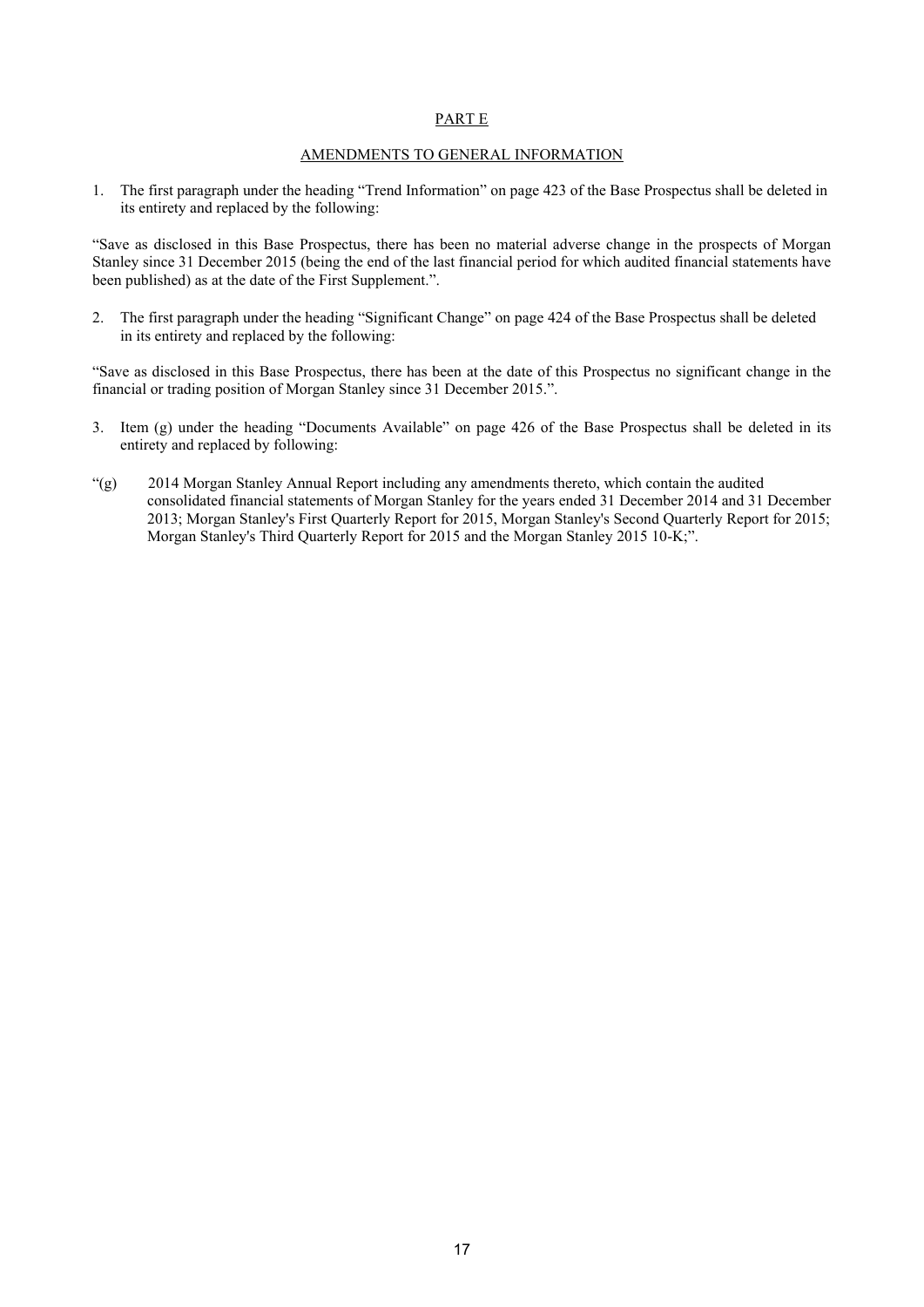## <span id="page-17-0"></span>PART F

### RESPONSIBILITY FOR THE FIRST SUPPLEMENT TO THE BASE PROSPECTUS

#### **Persons responsible for this First Supplement**

We hereby certify, after having taken all reasonable care to ensure that such is the case, that the information contained in this First Supplement to Base Prospectus is, to the best of our knowledge, in accordance with the facts and contains no omission likely to affect its import.

> **Morgan Stanley B.V.** Luna Arena Herikerbergweg 238 1101 CM Amsterdam Zuidoost Netherlands

> > Duly represented by:

TMF Management BV as Managing Director

Duly represented by:

Jos van Uffelen and Saskia Engel as authorised representatives of TMF Management BV

on 18 May 2016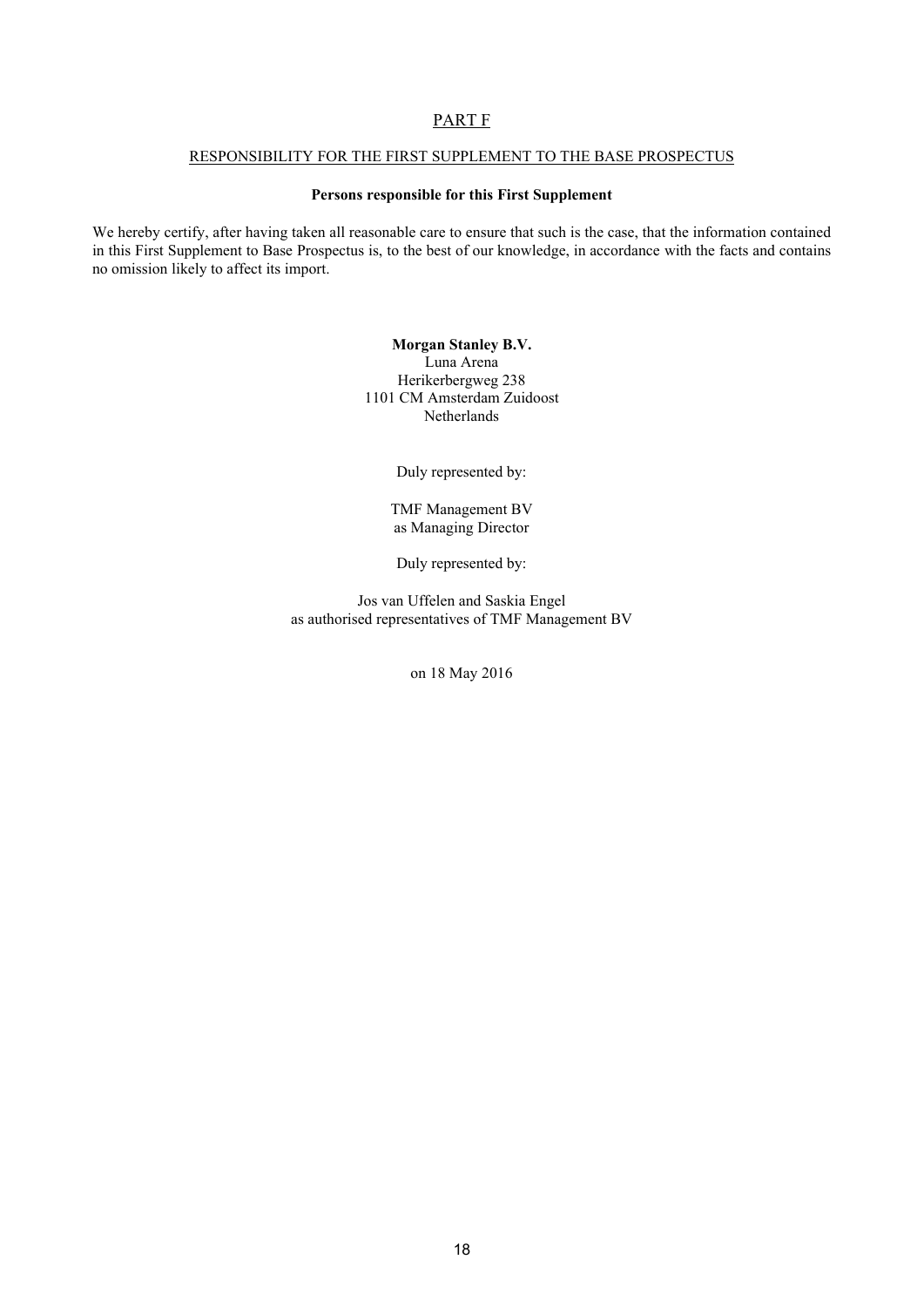We hereby certify, after having taken all reasonable care to ensure that such is the case, that the information contained in this First Supplement to Base Prospectus is, to the best of our knowledge, in accordance with the facts and contains no omission likely to affect its import.

#### **Morgan Stanley & Co. International plc**

25 Cabot Square Canary Wharf Londres E14 4QA United Kingdom

Duly represented by: David Russell in its capacity as Managing Director

on 18 May 2016